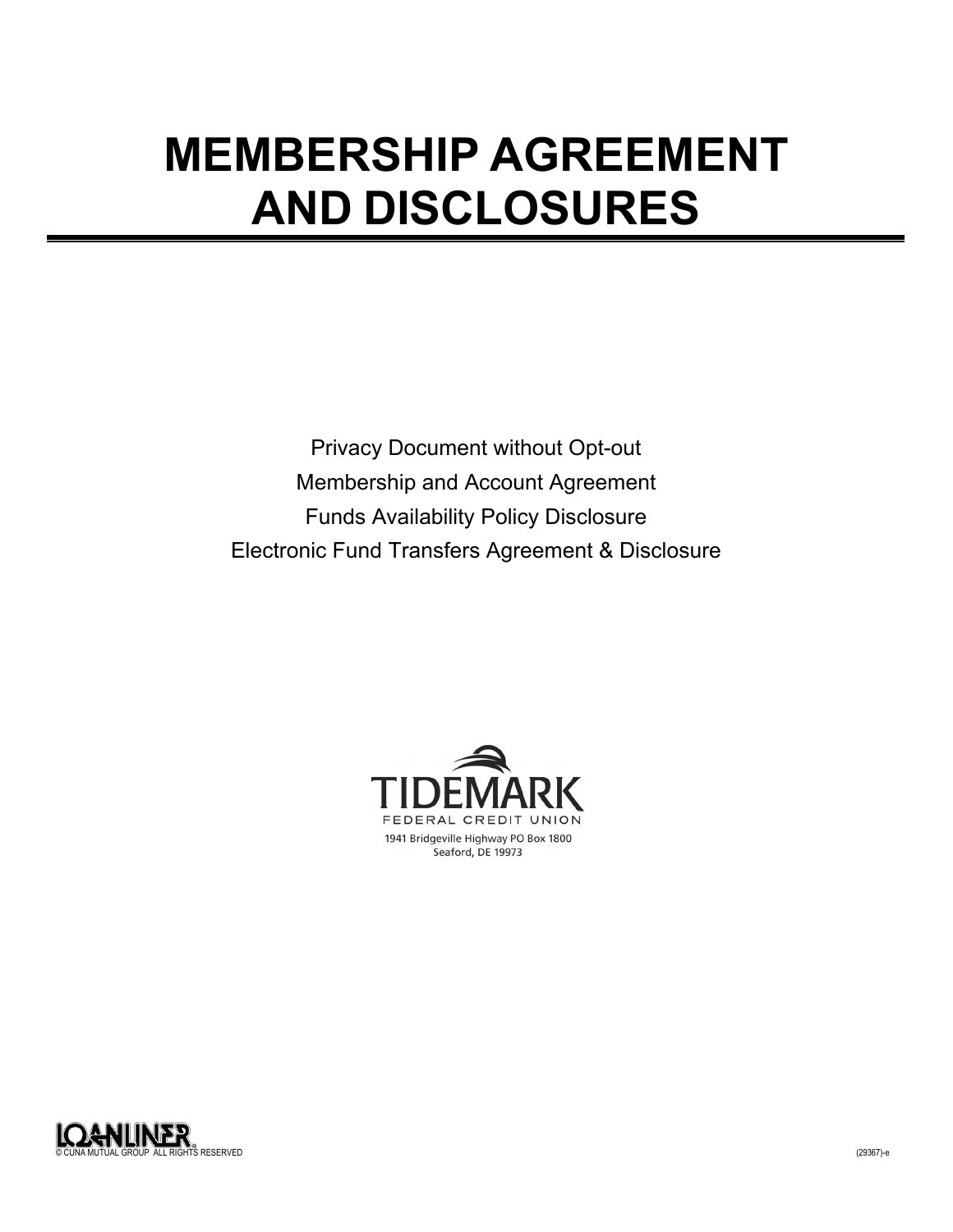

| <b>FACTS</b>                                                                                                                                                                                   | <b>WHAT DOES TIDEMARK FCU DO</b><br><b>WITH YOUR PERSONAL INFORMATION?</b>                                                                                                                                                                                                                                                                                                     |                                    |                             |
|------------------------------------------------------------------------------------------------------------------------------------------------------------------------------------------------|--------------------------------------------------------------------------------------------------------------------------------------------------------------------------------------------------------------------------------------------------------------------------------------------------------------------------------------------------------------------------------|------------------------------------|-----------------------------|
| Why?                                                                                                                                                                                           | Financial companies choose how they share your personal information. Federal law gives<br>consumers the right to limit some but not all sharing. Federal law also requires us to tell you how we<br>collect, share, and protect your personal information. Please read this notice carefully to understand<br>what we do.                                                      |                                    |                             |
| <b>What?</b>                                                                                                                                                                                   | The types of personal information we collect and share depend on the product or service you have<br>with us. This information can include:<br>Social Security number and account balances<br>credit history and credit scores<br>employment information and income<br>When you are no longer our member, we continue to share your information as described in this<br>notice. |                                    |                             |
| How?                                                                                                                                                                                           | All financial companies need to share members' personal information to run their everyday<br>business. In the section below, we list the reasons financial companies can share their members'<br>personal information; the reasons Tidemark FCU chooses to share; and whether you can limit this<br>sharing.                                                                   |                                    |                             |
|                                                                                                                                                                                                | Reasons we can share your personal information                                                                                                                                                                                                                                                                                                                                 | <b>Does Tidemark FCU</b><br>share? | Can you limit this sharing? |
| For our everyday business purposes -<br>such as to process your transactions, maintain your<br>account(s), respond to court orders and legal<br>investigations, or to report to credit bureaus |                                                                                                                                                                                                                                                                                                                                                                                | Yes                                | <b>No</b>                   |
| For our marketing purposes -<br>to offer our products and services to you                                                                                                                      |                                                                                                                                                                                                                                                                                                                                                                                | Yes                                | <b>No</b>                   |
| For joint marketing with other financial companies                                                                                                                                             |                                                                                                                                                                                                                                                                                                                                                                                | Yes                                | <b>No</b>                   |
| For our affiliates' everyday business purposes -<br>information about your transactions and experiences                                                                                        |                                                                                                                                                                                                                                                                                                                                                                                | Yes                                | <b>No</b>                   |
| For our affiliates' everyday business purposes -<br>information about your creditworthiness                                                                                                    |                                                                                                                                                                                                                                                                                                                                                                                | <b>No</b>                          | We don't share              |
| For our affiliates to market to you                                                                                                                                                            |                                                                                                                                                                                                                                                                                                                                                                                | No                                 | We don't share              |
| For nonaffiliates to market to you                                                                                                                                                             |                                                                                                                                                                                                                                                                                                                                                                                | Yes                                | Yes                         |

Questions? Call 302-629-0100 or go to www.Tidemarkfcu.org

Rev. 11/21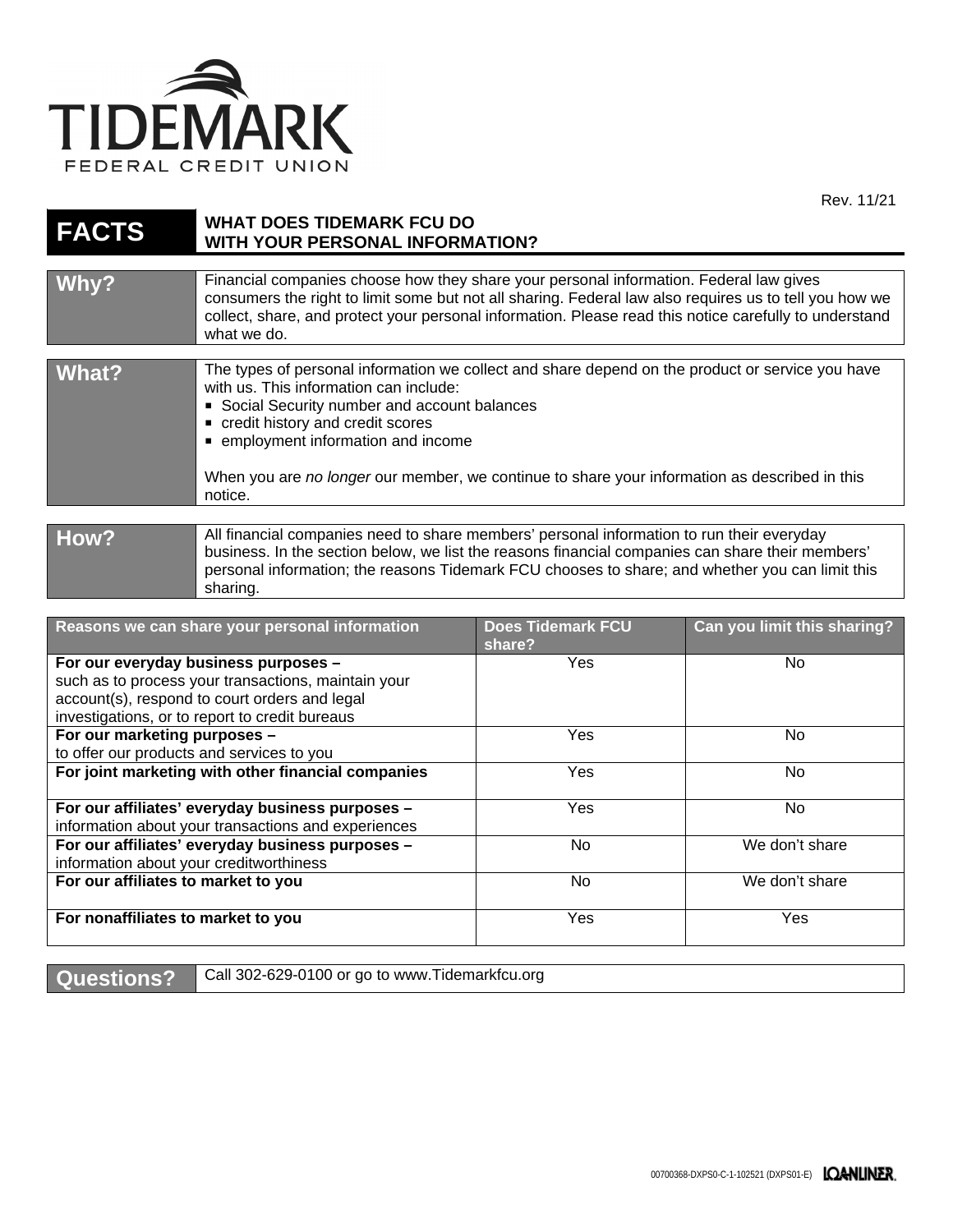## **Page 2**

| What we do                                                       |                                                                                                                                                                                                                                                                                                                                                    |
|------------------------------------------------------------------|----------------------------------------------------------------------------------------------------------------------------------------------------------------------------------------------------------------------------------------------------------------------------------------------------------------------------------------------------|
| <b>How does Tidemark FCU protect</b><br>my personal information? | To protect your personal information from unauthorized access and use, we use<br>security measures that comply with federal law. These measures include computer<br>safeguards and secured files and buildings.                                                                                                                                    |
| <b>How does Tidemark FCU collect</b><br>my personal information? | We collect your personal information, for example, when you<br>• open an account or show your government-issued ID<br>provide employment information or apply for financing<br>give us your contact information                                                                                                                                    |
|                                                                  | We also collect your personal information from others, such as credit bureaus,<br>affiliates, or other companies.                                                                                                                                                                                                                                  |
| Why can't I limit all sharing?                                   | Federal law gives you the right to limit only<br>sharing for affiliates' everyday business purposes - information about your<br>creditworthiness<br>affiliates from using your information to market to you<br>• sharing for nonaffiliates to market to you<br>State law and individual companies may give you additional rights to limit sharing. |

| <b>Definitions</b>     |                                                                                                                                                                                                                                                                                                                                               |
|------------------------|-----------------------------------------------------------------------------------------------------------------------------------------------------------------------------------------------------------------------------------------------------------------------------------------------------------------------------------------------|
| <b>Affiliates</b>      | Companies related by common ownership or control. They can be financial and<br>nonfinancial companies.<br>■ Our affiliates include Tidemark FCU Insurance Services, LLC.                                                                                                                                                                      |
| <b>Nonaffiliates</b>   | Companies not related by common ownership or control. They can be financial and<br>nonfinancial companies.<br>• Nonaffiliates we share with can include insurance companies, government<br>agencies, plastic card processors (credit/debit/ATM), mailhouses, consumer<br>reporting agencies, data processors, and check/share draft printers. |
| <b>Joint Marketing</b> | A formal agreement between nonaffiliated financial companies that together market<br>financial products or services to you.<br>• Our joint marketing partners include insurance companies.                                                                                                                                                    |

**Other important information**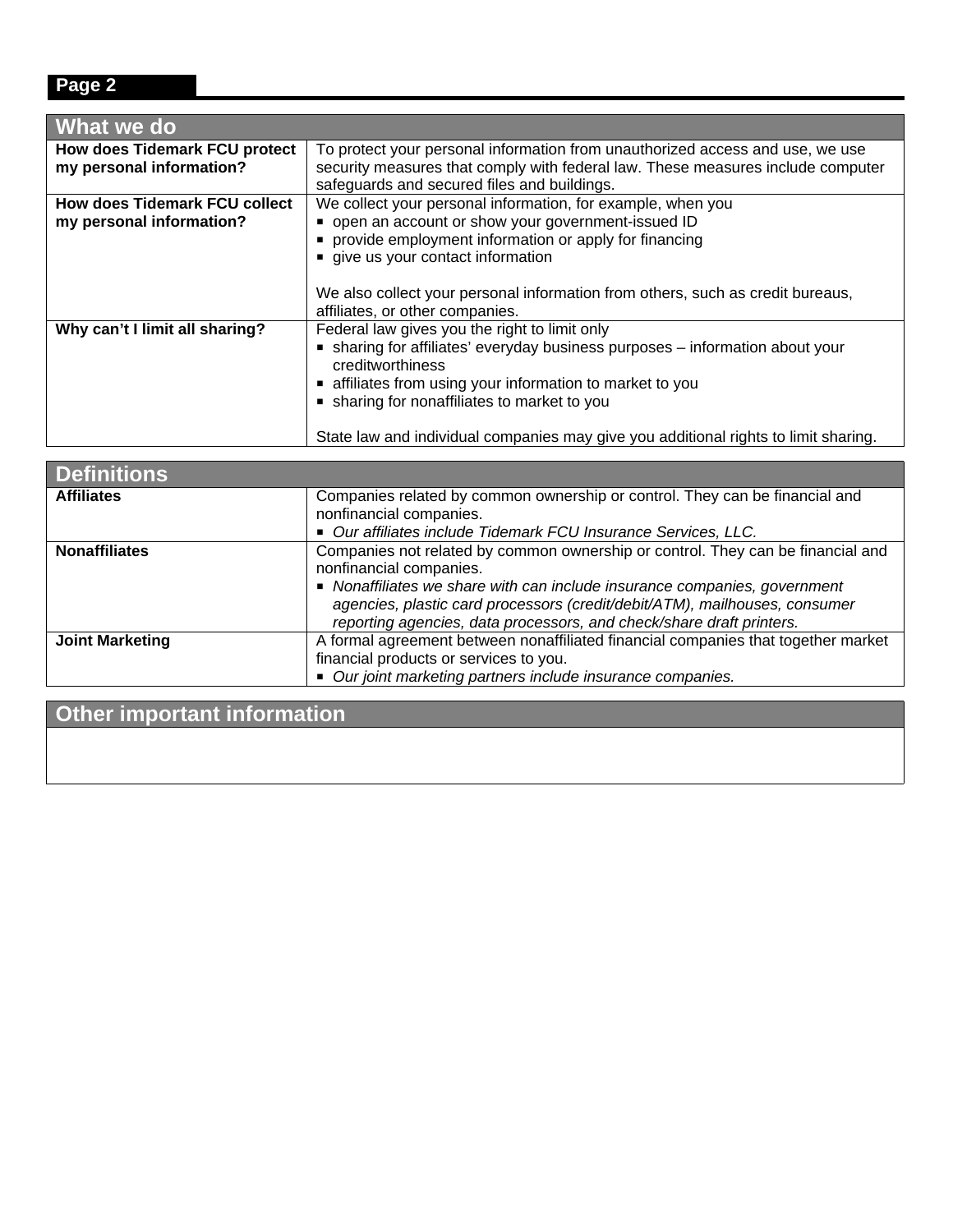## **MEMBERSHIP AND ACCOUNT AGREEMENT**

This Agreement covers your rights and responsibilities concerning your accounts and the rights and responsibilities of the Credit Union providing this Agreement (Credit Union). In this Agreement, the words "you," "your," and "yours" mean anyone who signs an Account Card, Account Change Card, or any other account opening document (Account Card), or for whom membership and/or service requests are approved through the Credit Union's online application and authentication process. The words "we," "us," and "our" mean the Credit Union. The word "account" means any one or more share or deposit accounts you have with the Credit Union.

Your account type(s) and ownership features are designated by you on your Account Card or through the Credit Union's online application and authentication process. By signing an Account Card or authenticating your request, each of you, jointly and severally, agree to the terms and conditions in this Agreement, and any Account Card, Funds Availability Policy Disclosure, Truth-in-Savings Disclosure, Electronic Fund Transfers Agreement and Disclosure, Privacy Disclosure, or Account Receipt accompanying this Agreement, the Credit Union Bylaws or Code of Regulations (Bylaws), Credit Union policies, and any amendments made to these documents from time to time that collectively govern your membership, accounts and services.

**IMPORTANT INFORMATION ABOUT PROCEDURES FOR OPENING A NEW ACCOUNT -** To help the government fight the funding of terrorism and money laundering activities, Federal law requires all financial institutions to obtain, verify, and record information that identifies each person who opens an account.

What this means for you: When you open an account, we will ask for your name, address, date of birth, if applicable, and other information that will allow us to identify you. We may also ask to see your driver's license or other identifying documents.

**1. MEMBERSHIP ELIGIBILITY -** To join the Credit Union, you must meet the membership requirements, including purchase and maintenance of the minimum required share(s) (hereinafter membership share) and/or paying a membership fee as set forth in the Credit Union's bylaws. You authorize us to check your account, credit and employment history, and obtain reports from third parties, including credit reporting agencies, to verify your eligibility for the accounts, products and services you request and for other accounts, products, or services we may offer you or for which you may qualify.

**2. INDIVIDUAL ACCOUNTS -** An individual account is an account owned by one member who has qualified for credit union membership. If the account owner dies, the interest passes, subject to applicable law, to the account owner's estate or Payable on Death (POD) beneficiary/payee or trust beneficiary, subject to other provisions of this Agreement governing our protection for honoring transfer and withdrawal requests of an owner or owner's agent prior to notice of an owner's death, any security interest or pledge granted by the account owner, and our statutory lien rights.

**MARYLAND MEMBERS. SINGLE PARTY ACCOUNTS** - A single party (individual) account is an account owned by one member who has qualified for credit union membership. If the account owner dies, the interest passes, subject to applicable law, to the account owner's estate or Payable on Death (POD) beneficiary/payee or trust beneficiary, subject to other provisions of this Agreement governing our protection for honoring transfer and withdrawal requests of an owner or owner's agent prior to notice of an owner's death, any security interest or pledge granted by the account owner, and our statutory lien rights.

**3. JOINT ACCOUNTS -** A joint account is an account owned by two or more persons.

**MARYLAND MEMBERS. MULTIPLE PARTY ACCOUNTS** - An account established under the Maryland Multiple Party Accounts Law includes joint accounts, POD accounts and trust accounts. A joint account is an account owned by two or more persons.

**a**. **Rights of Survivorship.** Unless otherwise stated on the Account Card or documented through the Credit Union's online application and authentication process, a joint account includes rights of survivorship. This means that when one owner dies, all sums in the account will pass to the surviving owner(s). For a joint account without rights of survivorship, the deceased owner's interest passes to his or her estate. A surviving owner's interest is subject to the Credit Union's statutory lien for the deceased owner's obligations and to any security interest or pledge granted by a deceased owner, even if a surviving owner did not consent to it.

**MARYLAND MEMBERS.** Unless otherwise stated on the Account Card or documented through the Credit Union's online application and authentication process, a joint account includes rights of survivorship. This means that when one party dies, all sums in the account will pass to the surviving party(ies). For a joint account without rights of survivorship, the deceased party's interest passes to his or her estate. A surviving party's interest is subject to the Credit Union's statutory lien for the deceased party's obligations and to any security interest or pledge granted by a deceased party, even if a surviving party did not consent to it.

**b. Control of Joint Accounts.** Any owner is authorized and deemed to act for any other owner(s) and may instruct us regarding transactions and other account matters. Each owner guarantees the signature or authenticated request of any other owner(s). Any owner may withdraw or transfer funds, pledge to us all or any part of the shares, or stop payment on items without the consent of the other owner(s). We have no duty to notify any owner(s) about any transaction. We reserve the right to require written consent of all owners for any change to or termination of an account. If we receive written notice of a dispute between owners or inconsistent instructions from them, we may suspend or terminate the account and require a court order or written consent from all owners in order to act.

**MARYLAND MEMBERS.** Any party is authorized and deemed to act for any other party(ies) and may instruct us regarding transactions and other account matters. Each party guarantees the signature or authenticated request of any other party(ies). Any party may withdraw or transfer funds, pledge to us all or any part of the shares (except the membership share), or stop payment on items without the consent of the other party(ies). We have no duty to notify any party(ies) about any transaction. We reserve the right to require written consent of all parties for any change to or termination of an account. If we receive written notice of a dispute between parties or inconsistent instructions from them, we may suspend or terminate the account and require a court order or written consent from all parties in order to act.

Joint Account Owner Liability. If an item deposited in a joint account is returned unpaid, a joint account is overdrawn, or if we do not receive final payment on a transaction, the owners, jointly and severally, are liable to us for any returned item, overdraft, or unpaid amount and for any related

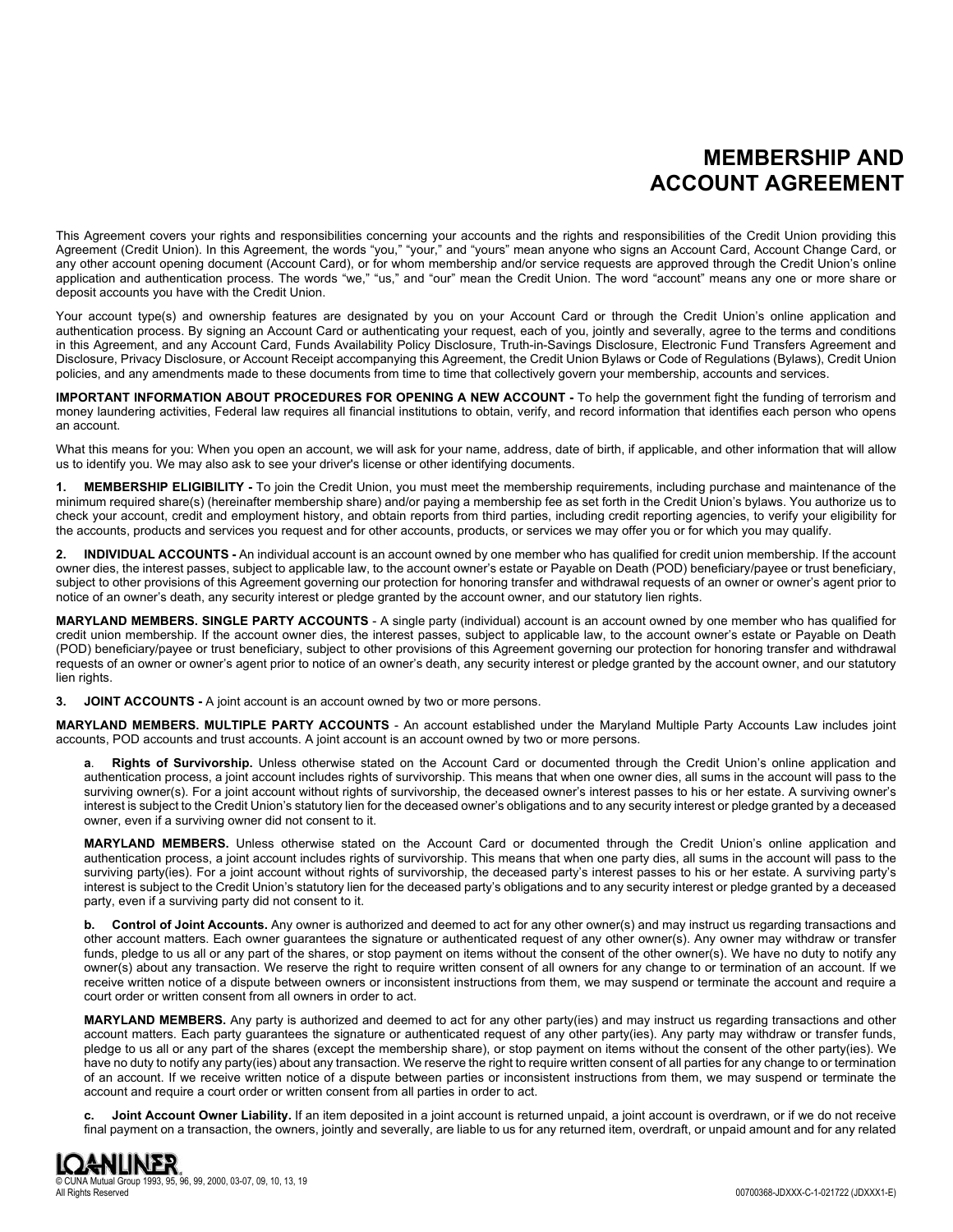fees and charges, regardless of who initiated or benefited from the transaction. If any account owner is indebted to us, we may enforce our rights against any account of the indebted owner, including all funds in the joint account, regardless of who contributed the funds.

**MARYLAND MEMBERS. Liability of Parties on an Account.** If an item deposited in a joint account is returned unpaid, a joint account is overdrawn, or if we do not receive final payment on a transaction, the parties, jointly and severally, are liable to us for any returned item, overdraft, or unpaid amount and for any related fees and charges, regardless of who initiated or benefited from the transaction. If any party is indebted to us, we may enforce our rights against any account of the indebted party, including all funds in the joint account, regardless of who contributed the funds.

**4. POD/TRUST ACCOUNT DESIGNATIONS -** A Payable on Death (POD) account or trust account designation is an instruction to the Credit Union that an individual or joint account so designated is payable to the owner(s) during his, her, or their lifetimes and, when the last account owner dies, is payable to all surviving POD or trust beneficiaries/payees. Unless state law provides for different ownership or as permitted and documented by us, the beneficiaries/payees will own the funds jointly in equal shares without rights of survivorship when there is more than one surviving beneficiary/payee. Any POD or trust beneficiary/payee designation shall not apply to Individual Retirement Accounts (IRAs). We are not obligated to notify any beneficiary/payee of the existence of any account nor the vesting of the beneficiary/payee's interest in any account, except as otherwise provided by law. This paragraph does not apply to an account held on behalf of or in the name of a trust.

**MARYLAND MEMBERS.** Payable on Death (POD) account or trust account designation is an instruction to the Credit Union that an individual or joint account so designated is payable to the party(ies) during his, her, or their lifetimes and, when the last party dies, is payable to all surviving POD payees or trust beneficiaries. Unless state law provides for different ownership or as permitted and documented by us, the beneficiaries/payees will own the funds jointly in equal shares without rights of survivorship when there is more than one surviving beneficiary/payee. Any POD payee or trust beneficiary designation shall not apply to Individual Retirement Accounts (IRAs). We are not obligated to notify any beneficiary/payee of the existence of any account nor the vesting of the beneficiary/payee's interest in any account, except as otherwise provided by law. This paragraph does not apply to an account held on behalf of or in the name of a trust.

**5. ACCOUNTS FOR MINORS -** We may require any account established by a minor to be a joint account with an owner who has reached the age of majority under state law and who shall be jointly and severally liable to us for any returned item, overdraft, or unpaid amount on such account and for any related fees and charges. We may pay funds directly to the minor without regard to his or her minority. Unless a guardian or parent is an account owner, the guardian or parent shall not have any account access rights. We have no duty to inquire about the use or purpose of any transaction except as required by applicable law. We will not change the account status when the minor reaches the age of majority unless the change is authorized in writing by all account owners.

**6. UNIFORM TRANSFERS TO MINORS ACCOUNT -** A Uniform Transfers to Minors Account (UTMA) is an individual account created by a custodian who deposits funds as an irrevocable gift to a minor. The minor to whom the gift is made is the beneficiary of the custodial property in the account. The custodian has possession and control of the account for the exclusive right and benefit of the minor and, barring a court order otherwise, is the only party authorized to make deposits, withdrawals, or close the account. We have no duty to inquire about the use or purpose of any transaction except as required by applicable law. If the custodian dies, we may suspend the account until we receive instructions from any person authorized by law to withdraw funds or a court order authorizing withdrawals.

**7. AGENCY DESIGNATION ON AN ACCOUNT -** An agency designation on an account is an instruction to us that the owner authorizes another person to make transactions as agent for the account owner regarding the accounts designated. An agent has no ownership interest in the account(s) or credit union voting rights. We have no duty to inquire about the use or purpose of any transaction made by the agent except as required by applicable law.

**MARYLAND MEMBERS. CONVENIENCE ACCOUNT -** A Convenience Account is an instruction to us that the owner authorizes another person (convenience person) to make transactions as agent for the account owner regarding the accounts designated. A convenience person has no ownership interest in the account(s) or credit union voting rights. We have no duty to inquire about the use or purpose of any transaction made by the convenience person except as required by applicable law.

**8. DEPOSIT OF FUNDS REQUIREMENTS -** Funds may be deposited to any account, in any manner approved by the Credit Union in accordance with the requirements set forth in the Truth-in-Savings Disclosure. Deposits made by mail, at night depositories, or at unstaffed facilities are not our responsibility until we receive them. We reserve the right to refuse or to return any deposit.

**a. Endorsements.** We may accept transfers, checks, drafts, and other items for deposit into any of your accounts if they are made payable to, or to the order of, one or more account owners even if they are not endorsed by all payees. You authorize us to supply missing endorsements of any owners if we choose. If a check, draft, or item that is payable to two or more persons is ambiguous as to whether it is payable to either or both, we may process the check, draft, or item as though it is payable to either person. If an insurance, government, or other check or draft requires an endorsement, we may require endorsement as set forth on the item. Endorsements must be made on the back of the check or draft within 1½ inches of the top edge, although we may accept endorsements outside this space. However, any loss we incur from a delay or processing error resulting from an irregular endorsement or other markings by you or any prior endorser will be your responsibility. If we offer a remote deposit capture service and you have been approved to use the service to make deposits to your account, you agree that, prior to transmitting check or draft images, you will restrictively endorse each original check or draft in accordance with any other agreement with us that governs this service.

**b. Collection of Items.** We act only as your agent and we are not responsible for handling items for deposit or collection beyond the exercise of ordinary care. We are not liable for the loss of an item in transit or the negligence of any correspondent. Each correspondent will only be liable for its own negligence. We may send any item for collection. Items drawn on an institution located outside the United States are handled on a collection basis only. You waive any notice of nonpayment, dishonor, or protest regarding items we purchase or receive for credit or collection to your account. We reserve the right to pursue collection of previously dishonored items at any time, including giving a payor financial institution extra time beyond any midnight deadline limits.

**c. Restrictive Legends.** Some checks and drafts contain restrictive legends or similar limitations on the front of the item. Examples of restrictive legends include "two signatures required," "void after 60 days," and "not valid over \$500.00." We are not liable for payment of any check or draft contrary to a restrictive legend or other limitation contained in or on the item unless we have specifically agreed in writing to the restriction or limitation.

**d. Final Payment.** All checks, drafts, automated clearinghouse (ACH) transfers or other items credited to your account are provisional until we receive final payment. If final payment is not received, we may charge your account for the amount of such items and impose a returned item fee on your account. Any collection fees we incur may be charged to your account. We reserve the right to refuse or return any item or fund transfer.

**e. Direct Deposits.** We may offer direct deposit services, including preauthorized deposits (e.g., payroll checks, Social Security or retirement checks, or other government checks) or preauthorized transfers from other accounts. You must authorize direct deposits or preauthorized transfers by completing a separate authorization document. You must notify us if you wish to cancel or change a direct deposit or preauthorized transfer. Any cancellation or change will become effective once we receive notice from you and have a reasonable period of time to act on your request. If your account is overdrawn, you authorize us to deduct the amount your account is overdrawn from any deposit, including deposits of government payments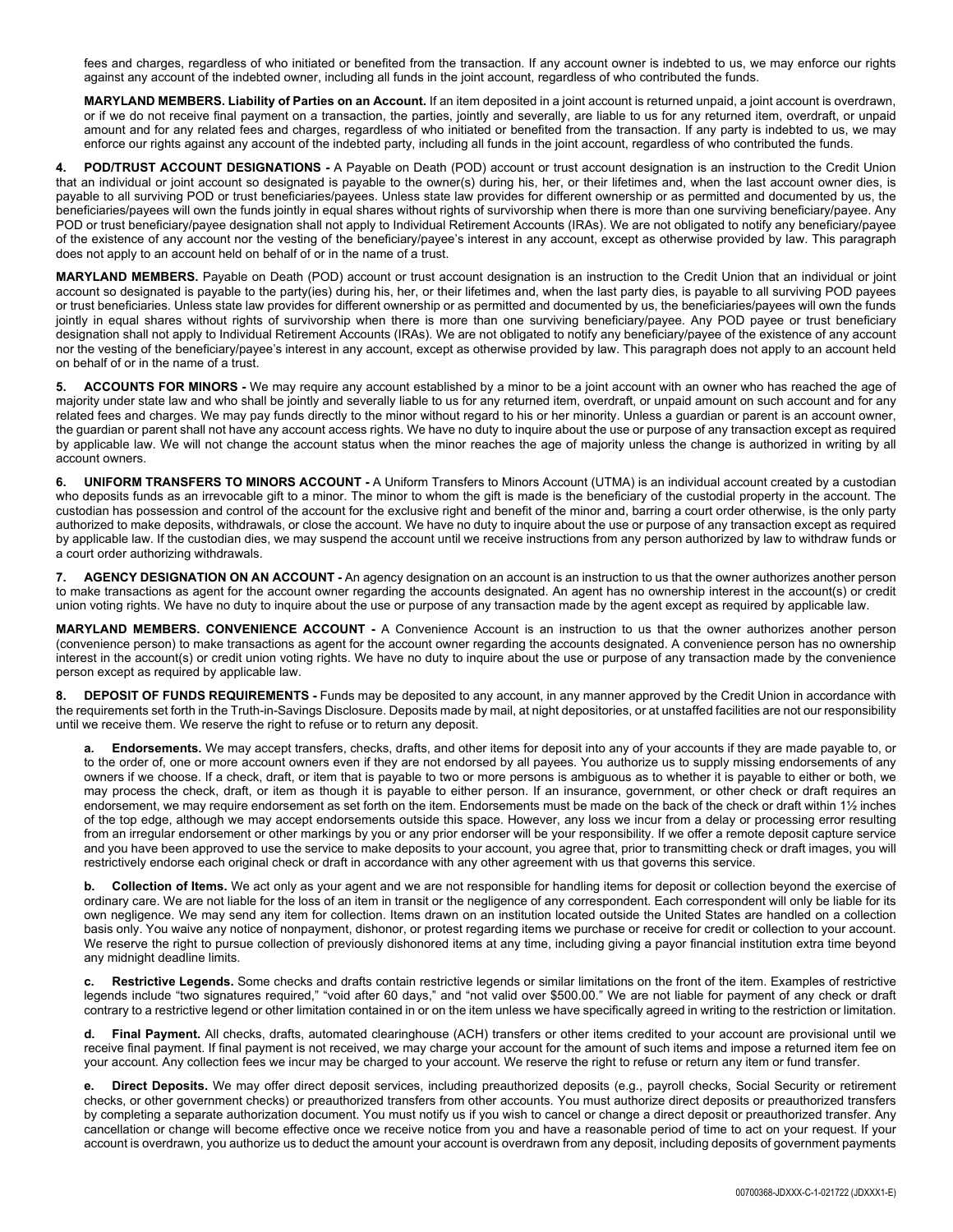or benefits. If we are required to reimburse the U.S. Government for any benefit payment directly deposited into your account, we may deduct the amount returned from any of your accounts, unless prohibited by law.

**f. Crediting of Deposits.** Deposits will be credited to your account on the day we consider them received as stated in our Funds Availability Policy Disclosure.

## **9. ACCOUNT ACCESS**

**a. Authorized Signature.** Your signature on the Account Card, or authentication and approval of your account, authorizes your account access. We will not be liable for refusing to honor any item or instruction if we believe the signature is not genuine. If you have authorized the use of a facsimile signature, we may honor any check or draft that appears to bear your facsimile signature, even if it was made by an unauthorized person. You authorize us to honor transactions initiated by a third person to whom you have given your account information, even if you do not authorize a particular transaction.

**b. Access Options.** You may access your account(s) in any manner we permit including, for example, in person at one of our branch offices, at an ATM or point-of-sale device, or by mail, telephone, automatic transfer, internet access or mobile application. We may return as unpaid any check or draft drawn on a form we do not provide, and you are responsible for any losses, expenses or fees we incur as a result of handling such a check or draft. We have the right to review and approve any form of power of attorney and may restrict account withdrawals or transfers. We may refuse to honor a power of attorney if our refusal is conducted in accordance with applicable state law.

**c. Credit Union Examination.** We may disregard any information on any check or draft other than the signature of the drawer, the amount of the item, and any magnetic encoding. You agree that we do not fail to exercise ordinary care in paying an item solely because our procedures do not provide for sight examination of items.

**10. FUND TRANSFERS -** Fund transfers we permit that are subject to Article 4A of the Uniform Commercial Code, such as wire transfers, will be subject to such provisions of the Uniform Commercial Code as enacted by the state where the main office of the Credit Union is located, except as otherwise provided in this Agreement. ACH transfers are subject to rules of the National Automated Clearinghouse Association (Nacha). We may execute certain requests for fund transfers by Fedwire which are subject to the Federal Reserve Board's Regulation J.

Authorization for Transfers/Debiting of Accounts. You may make or order fund transfers to or from your account. We will debit your account for the amount of a fund transfer from your account and will charge your account for any fees related to the transfer.

**b. Right to Refuse to Make Transfers/Limitation of Liability.** Unless we agree otherwise in writing, we reserve the right to refuse to execute any payment order to transfer funds to or from your account. We are not obligated to execute any payment order to transfer funds out of your account if the amount of the requested transfer plus applicable fees exceeds the available balance in your account. We are not liable for errors, delays, interruptions or transmission failures caused by third parties or circumstances beyond our control including mechanical, electronic or equipment failure. In addition, we will not be liable for consequential, special, punitive or indirect loss or damage you may incur in connection with fund transfers to or from your account.

**c. No Notice Required.** We will not provide you with notice when fund transfers are credited to your account. You will receive notice of such credits on your account statements. You may contact us to determine whether a payment has been received.

**d. Interest Payments.** If we fail to properly execute a payment order and such action results in a delay in payment to you, we will pay you dividends or interest, whichever applies to your account, for the period of delay as required by applicable law. You agree that the dividend or interest rate paid to you will be based on the lowest nominal dividend or interest rate we were paying on any account during that period.

**e. Provisional Credit for ACH Transactions.** We may provisionally credit your account for an ACH transfer before we receive final settlement. If we do not receive final settlement, we may reverse the provisional credit or require you to refund us the amount provisionally credited to your account, and the party originating the transfer will not be considered to have paid you.

**f. Payment Order Processing and Cut-off Times.** Payment orders we accept will be executed within a reasonable time of receipt. Unless we have agreed otherwise in writing, a payment order may not necessarily be executed on the date it is received or on a particular date you specify. Cutoff times may apply to the receipt, execution and processing of fund transfers, payment orders, cancellations, and amendments. Fund transfers, payment orders, cancellations, and amendments received after a cut-off time may be treated as having been received on the next fund transfer business day. Information about any cut-off times is available upon request. From time to time, we may need to temporarily suspend processing of a transaction for greater scrutiny or verification in accordance with applicable law. This action may affect settlement or availability of the transaction.

**g. Identifying Information.** If your payment order identifies the recipient and any financial institution by name and account or other identifying number, the Credit Union and any other financial institutions facilitating the transfer may rely strictly on the account or other identifying number, even if the number identifies a different person or financial institution.

**h. Amendments and Cancellations of Payment Orders.** Any account owner may amend or cancel a payment order regardless of whether that person initiated the order. We may refuse requests to amend or cancel a payment order that we believe will expose the Credit Union to liability or loss. Any request to amend or cancel a payment order that we accept will be processed within a reasonable time after it is received. You agree to hold us harmless from and indemnify us for all losses and expenses resulting from any actual or attempted amendment or cancellation of a payment order.

**i. Security Procedures.** We may require you to follow a security procedure to execute, amend or cancel a payment order so that we may verify the authenticity of the order, amendment or cancellation. You agree that the security procedure established by separate agreement between you and the Credit Union is commercially reasonable. If you refuse to follow a commercially reasonable security procedure that we offer, you agree to be bound by any payment order, whether authorized or not, that is issued in your name and accepted by us in good faith in accordance with the security procedure you choose.

**j. Duty to Report Unauthorized or Erroneous Fund Transfers.** You must exercise ordinary care to identify and report unauthorized or erroneous fund transfers on your account. You agree that you will review your account(s) and periodic statement(s). You further agree you will notify us of any unauthorized or erroneous transfers within the time frames described in the "Statements" section of this Agreement.

**k. Recording Telephone Requests.** You agree that we may record payment order, amendment and cancellation requests as permitted by applicable law.

**l. Remittance Transfers.** A "remittance transfer" is an electronic transfer of funds of more than \$15.00 which is requested by a sender and sent to a designated recipient in a foreign country by a remittance transfer provider. If we act as a remittance transfer provider and conduct a remittance transfer(s) on your behalf, the transaction(s) will be governed by 12 C.F.R. part 1005, subpart B - Requirements for remittance transfers. Terms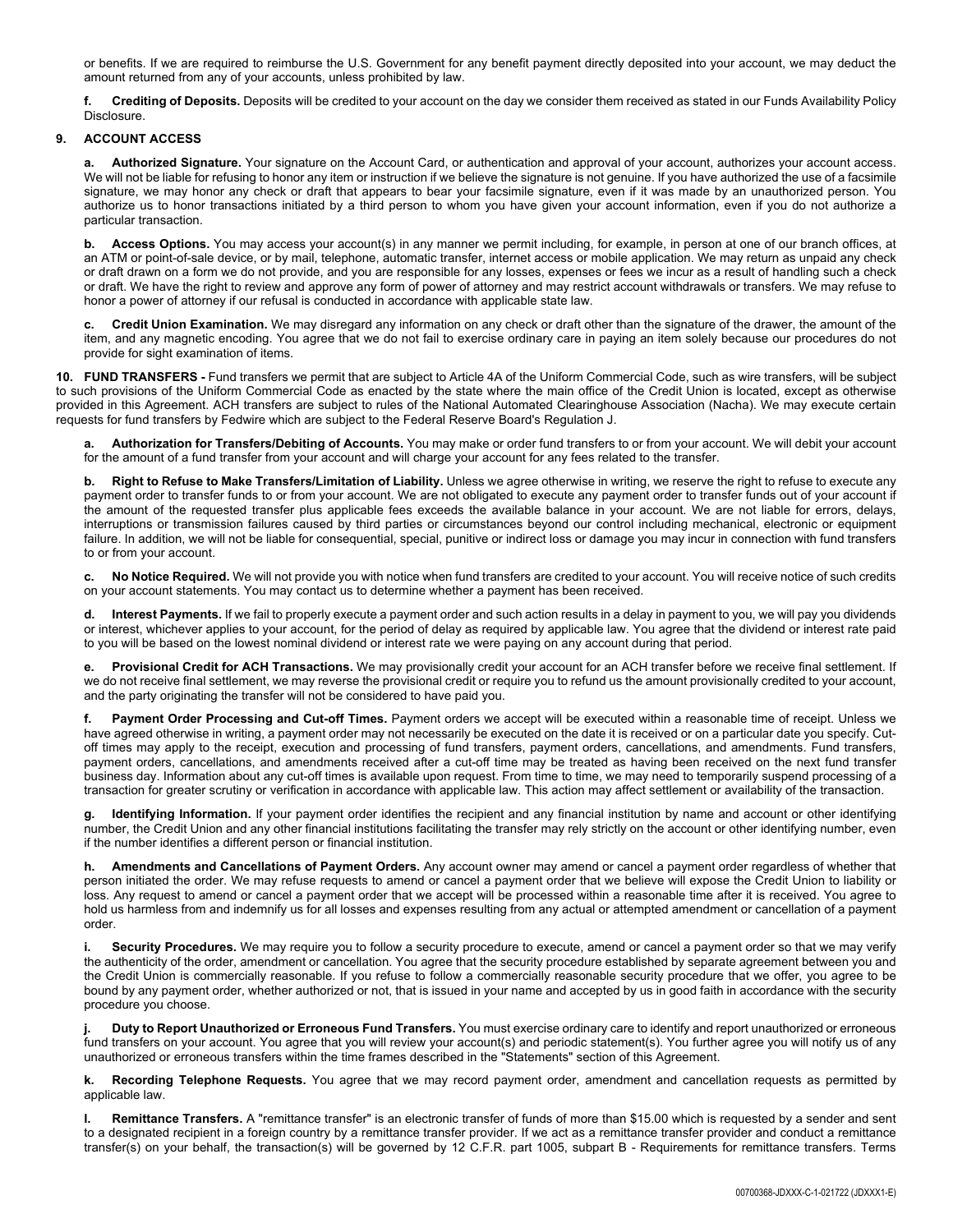applicable to such transactions may vary from those disclosed herein and will be disclosed to you at the time such services are requested and rendered in accordance with applicable law.

**11. ACCOUNT RATES AND FEES -** We pay account earnings and assess fees against your account as set forth in the Truth-in-Savings Disclosure and Schedule of Fees and Charges. We may change the Truth-in-Savings Disclosure or Schedule of Fees and Charges at any time and will notify you as required by law.

#### **12. TRANSACTION LIMITATIONS**

**a. Withdrawal Restrictions.** We will pay checks or drafts, permit withdrawals, and make transfers from the available balance in your account. The availability of funds in your account may be delayed as described in our Funds Availability Policy Disclosure. We may also pay checks or drafts, permit withdrawals, and make transfers when you have an insufficient available balance in your account if you have established an overdraft protection plan or, if you do not have such a plan with us, in accordance with our overdraft payment policy.

We may refuse to allow a withdrawal in some situations and will advise you accordingly if, for example: (1) there is a dispute between account owners (unless a court has ordered the Credit Union to allow the withdrawal); (2) a legal garnishment or attachment is served; (3) the account secures any obligation to us; (4) required documentation has not been presented; or (5) you fail to repay a credit union loan on time. We may require you to give written notice of 7 to 60 days before any intended withdrawals.

**b. Transfer Limitations.** We may limit the dollar amount or the number of transfers from your account. Please consult your Truth-in-Savings Disclosure or your Electronic Fund Transfers Agreement and Disclosure.

**13. CERTIFICATE ACCOUNTS -** Any term share, share certificate, time deposit or certificate of deposit account (certificate account), whichever we offer as allowed by applicable federal or state law, is subject to the terms of this Agreement, the Truth-in-Savings Disclosure, the Account Receipt for each account, and any other documents we provide for the account, the terms of which are incorporated herein by reference.

#### **14. OVERDRAFTS**

**a. Payment of Overdrafts.** If, on any day, the available balance in your share or deposit account is not sufficient to pay the full amount of a check, draft, transaction, or other item, plus any applicable fee, that is posted to your account, we may return the item or pay it, as described below. The Credit Union's determination of an insufficient available account balance may be made at any time between presentation and the Credit Union's midnight deadline with only one review of the account required. We do not have to notify you if your account does not have a sufficient available balance in order to pay an item. Your account may be subject to a fee for each item regardless of whether we pay or return the item. We may charge a fee each time an item is submitted or resubmitted for payment; therefore, you may be assessed more than one fee as a result of a returned item and resubmission(s) of the returned item.

If we offer standard overdraft services, this service allows us to authorize payment for the following types of transactions regardless of whether your share or deposit account has sufficient funds: (1) share drafts/checks and other transactions made using your checking account, except as otherwise described below; (2) automatic bill payments; (3) and ACH transactions. For ATM and one-time debit card transactions, you must affirmatively consent to such coverage. Without your consent, the Credit Union may not authorize and pay an ATM or one-time debit card transaction that will result in insufficient funds in your account. If you have established a service linking your share or deposit account with other individual or joint accounts, you authorize us to transfer funds from another account of yours to cover an insufficient item, including transfers from a share or deposit account, an overdraft line-of-credit account, or other account you so designate. Services and fees for these transactions are shown in the document the Credit Union uses to capture your affirmative consent and the Schedule of Fees and Charges.

Except as otherwise agreed in writing, if we exercise our right to use our discretion to pay such items that result in an insufficiency of funds in your account, we do not agree to pay them in the future and may discontinue coverage at any time without notice. If we pay these items or impose a fee that results in insufficient funds in your account, you agree to pay the insufficient amount, including the fee assessed by us, in accordance with our standard overdraft services or any other service you may have authorized with us or, if you do not have such protections with us, in accordance with any overdraft payment policy we have, as applicable.

**b. How Transactions are Posted to Your Account.** Basically, there are two types of transactions that affect your account: credits (deposits of money into your account) and debits (payments out of your account). It is important to understand how each is applied to your account so that you know how much money you have and how much is available to you at any given time. This section explains generally how and when we post transactions to your account.

**Credits.** Deposits are generally added to your account when we receive them. However, in some cases when you deposit a check, the full amount of the deposit may not be available to you at the time of deposit. Please refer to the Funds Availability Policy Disclosure for details regarding the timing and availability of funds from deposits.

**Debits.** There are several types of debit transactions. Common debit transactions are generally described below. Keep in mind that there are many ways transactions are presented for payment by merchants, and we are not necessarily in control of when transactions are received.

- **• Checks.** When you write a check, it is processed through the Federal Reserve system. We receive data files of cashed checks from the Federal Reserve each day. The checks drawn on your account are compiled from these data files and paid each day. We process the payments from low to high dollar value.
- **• ACH Payments.** We receive data files every day from the Federal Reserve with Automated Clearing House (ACH) transactions. These include, for example, automatic bill payments you have authorized. ACH transactions for your account are posted throughout the day in order of receipt.
- **• PIN-Based Debit Card Purchase Transactions.** These are purchase transactions using your debit card for which a merchant may require you to enter your personal identification number (PIN) at the time of sale. They are processed through a PIN debit network. These transactions are similar to ATM withdrawal transactions because the money is usually deducted from your account immediately at the time of the transaction. However, depending on the merchant, a PIN-based transaction may not be immediately presented for payment.
- **• Signature-Based Debit Card Purchase Transactions.** These are purchase transactions using your debit card that are processed through a signature-based network. Rather than entering a PIN, you typically sign for the purchase; however, merchants may not require your signature for certain transactions. Merchants may seek authorization for these types of transactions. The authorization request places a hold on funds in your account when the authorization is completed. The "authorization hold" will reduce your available balance by the amount authorized but will not affect your actual balance. The transaction is subsequently processed by the merchant and submitted to us for payment. This can happen hours or sometimes days after the transaction, depending on the merchant and its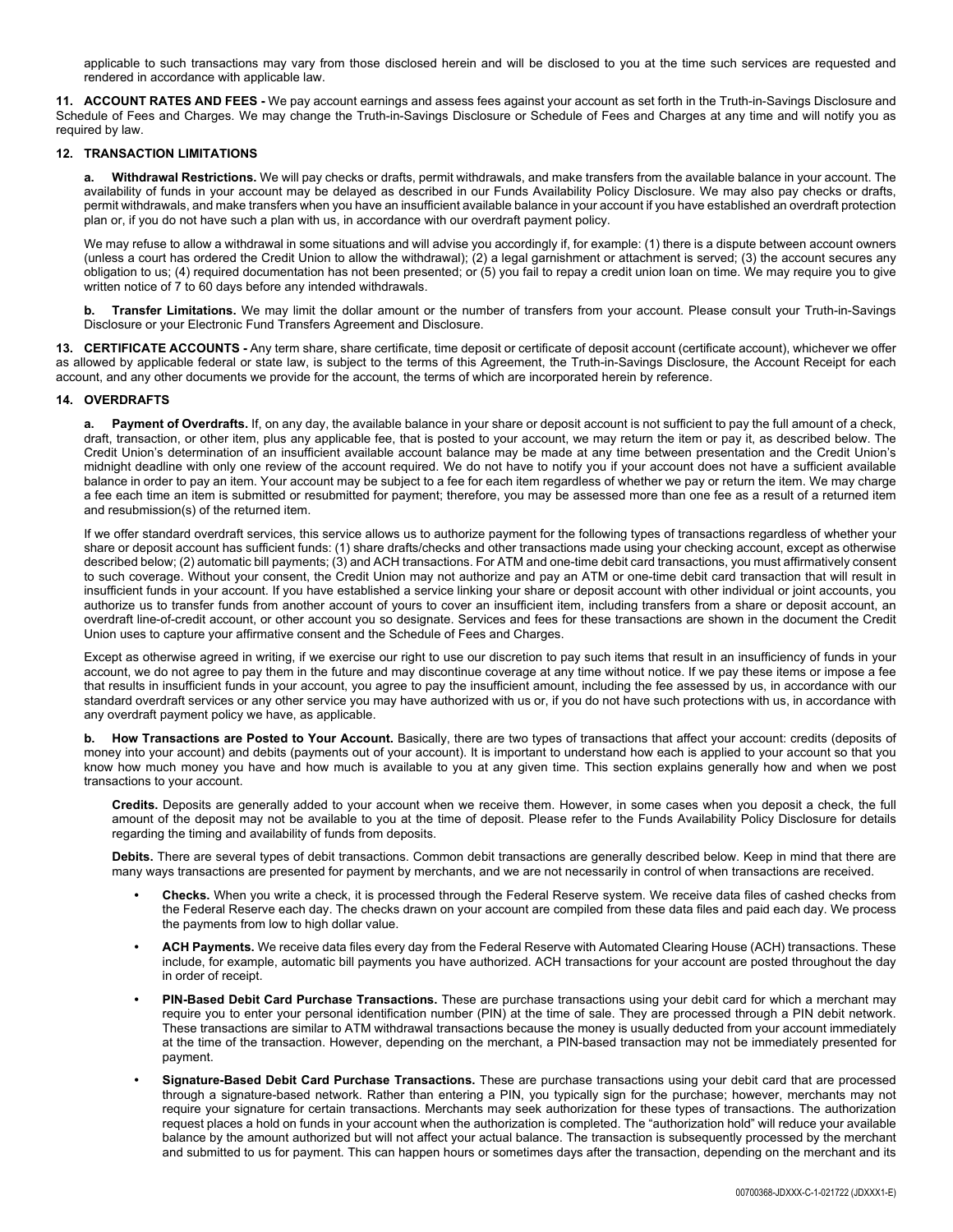payment processor. These payment requests are received in real time throughout the day and are posted to your account when they are received.

The amount of an authorization hold may differ from the actual payment because the final transaction amount may not yet be known to the merchant when you present your card for payment. For example, if you use your debit card at a restaurant, a hold will be placed in an amount equal to the bill presented to you; but when the transaction posts, it will include any tip that you may have added to the bill. This may also be the case where you present your debit card for payment at gas stations, hotels and certain other retail establishments. We cannot control how much a merchant asks us to authorize, or when a merchant submits a transaction for payment.

For debit card transactions involving merchant authorization holds, there may be a delay between the hold being applied and the transaction posting to your account. During the delay, intervening transactions may impact the available balance in your account. It is important to keep in mind that we check your available balance both at the time the merchant's authorization request is received and again when the transaction settles and posts to your account. If your available balance is insufficient to cover the amount of the merchant's authorization request, we will decline the request. If your available balance is sufficient to cover the merchant's authorization request, the request will be approved, and an authorization hold in the amount of the request will be placed on your account. The transaction will be subsequently processed by the merchant and submitted to us for payment. If the transaction settles and posts to your account at a time when the available balance is insufficient to pay the transaction without causing an overdraft (i.e., posting the transaction results in an available balance of less than \$0), we will charge you a fee for overdrawing your account, even though the available balance in your account was sufficient to cover the transaction at the time it was authorized.

The following example illustrates how this works:

Assume your actual and available balances are both \$40, and you use your debit card at a restaurant to pay your bill totaling \$30. If the restaurant requests authorization in the amount of \$30, an authorization hold is placed on \$30 in your account. Your available balance is only \$10, but the actual balance remains \$40. Before the restaurant charge is sent to us for payment, a check that you wrote for \$40 is presented for payment. Because your available balance is only \$10 due to the \$30 authorization hold, your account will be overdrawn by \$30 when the check transaction is posted to your account even though your actual balance is \$40. In this example, if we pay the \$40 check in accordance with our standard overdraft services, we will charge you a fee for overdrawing your account as disclosed in the Schedule of Fees and Charges. The fee will also be deducted from your account, further increasing the overdrawn amount. In addition, when the restaurant charge is finally submitted to us for payment, we will release the authorization hold and pay the transaction amount to the restaurant. The transaction amount may be \$30 or a different amount (for example, if you added a tip). Because the amount of the restaurant charge exceeds your available balance at the time the charge is settled (i.e., at the time the merchant or its financial institution requests payment or the transaction posts to your account), we will charge you another fee for overdrawing your account, even though you had a sufficient available balance in your account at the time the restaurant charge was authorized and approved.

This is a general description of certain types of transactions. These practices may change, and we reserve the right to pay items in any order we choose as permitted by law.

**c. Understanding Your Account Balance.** Your checking account has two kinds of balances: the actual balance and the available balance. Your actual balance reflects the full amount of all deposits to your account as well as payment transactions that have been posted to your account. It does not reflect checks you have written and are still outstanding or transactions that have been authorized but are still pending. Your available balance is the amount of money in your account that is available for you to use. Your available balance is your actual balance less: (1) holds placed on deposits; (2) holds on debit card or other transactions that have been authorized but are not yet posted; and (3) any other holds, such as holds related to pledges of account funds and minimum balance requirements or to comply with court orders. We use your available balance to determine whether there are sufficient funds in your account to pay items, including checks and drafts, as well as ACH, debit card and other electronic transactions. Pending transactions and holds placed on your account may reduce your available balance and may cause your account to become overdrawn regardless of your actual balance. In such cases, subsequent posting of the pending transactions may further overdraw your account and be subject to additional fees. You should assume that any item which would overdraw your account based on your available balance may create an overdraft. You may check your available balance online at www.Tidemarkfcu.org, at an ATM, by visiting a credit union branch or by calling us at 302-629-0100.

**15. POSTDATED AND STALEDATED CHECKS OR DRAFTS -** You agree not to issue any check or draft that is payable on a future date (postdated). If you do draw or issue a check or draft that is postdated and we pay it before that date, you agree that we shall have no liability to you for such payment. You agree not to deposit checks, drafts, or other items before they are properly payable. We are not obligated to pay any check or draft drawn on your account that is presented more than six months past its date; however, if the check or draft is paid against your account, we will have no liability for such payment.

## **16. STOP PAYMENT ORDERS**

**a. Stop Payment Order Request.** Any owner may request a stop payment order on any check or draft drawn on the owner's account. To be binding, the order must accurately describe the check or draft, including the exact account number, check or draft number, and amount of the check or draft. This exact information is necessary for the Credit Union to identify the check or draft. If we receive incorrect or incomplete information, we will not be responsible for failing to stop payment on the check or draft. In addition, we must receive sufficient advance notice of the stop payment order to allow us a reasonable opportunity to act on it. If we recredit your account after paying a check or draft over a valid and timely stop payment order, you agree to sign a statement describing the dispute with the payee, to assign to us all of your rights against the payee or other holders of the check or draft, and to assist us in any legal action.

Stop payment orders for preauthorized debit transactions from your account are governed by Regulation E. Please refer to the Electronic Fund Transfers Agreement and Disclosure for rules regarding stop payments on preauthorized debit transactions.

**b. Duration of Order.** You may make an oral stop payment order which will lapse within 14 calendar days unless you confirm it in writing, or in a record if allowed by applicable law, within that time. A written stop payment order is effective for six months and may be renewed for additional sixmonth periods by submitting a renewal request in writing, or in a record if allowed by applicable law, before the stop payment order then in effect expires. We do not have to notify you when a stop payment order expires.

**c. Liability.** Fees for stop payment orders are set forth in the Truth-in-Savings Disclosure or Schedule of Fees and Charges. You may not stop payment on any certified check, cashier's check, teller's check, or any other check, draft, or payment guaranteed by us. Although payment of an item may be stopped, you may remain liable to any item holder, including us. You agree to indemnify and hold the Credit Union harmless from all costs, including attorney's fees and all damages or claims related to our refusal to pay an item, as well as claims of any joint account owner or of any payee or endorsee for failing to stop payment of an item as a result of incorrect information provided by you.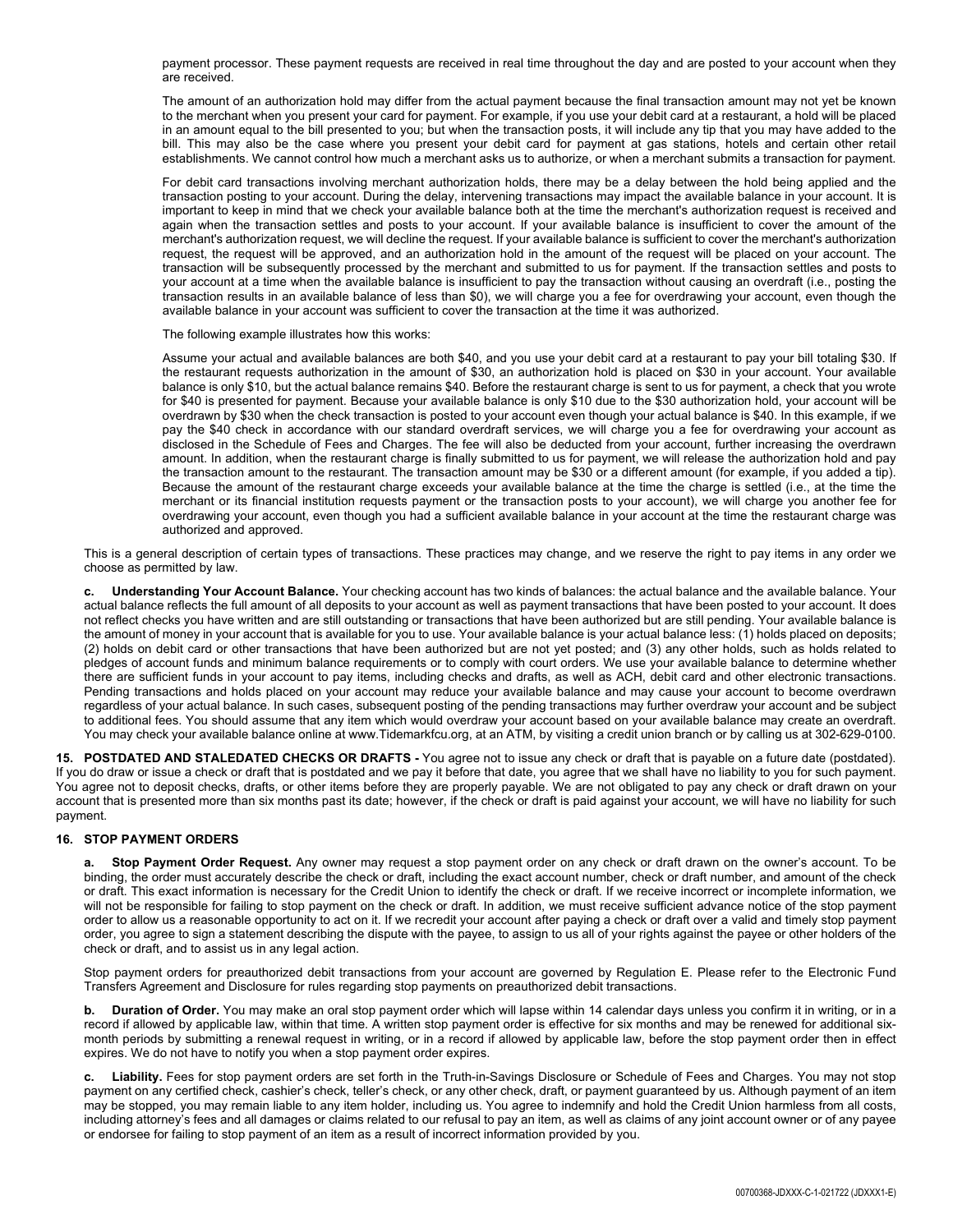**17. CREDIT UNION LIABILITY -** If we do not properly complete a transaction according to this Agreement, we will be liable for your losses or damages not to exceed the amount of the transaction, except as otherwise provided by law. We will not be liable if, for example: (1) your account contains an insufficient available balance for the transaction; (2) circumstances beyond our control prevent the transaction; (3) your loss is caused by your or another financial institution's negligence; or (4) your account funds are subject to legal process or other claim. We will not be liable for consequential damages, except liability for wrongful dishonor. We are not responsible for a check or draft that is paid by us if we acted in a commercially reasonable manner and exercised ordinary care. We exercise ordinary care if our actions or nonactions are consistent with applicable state law, Federal Reserve regulations and operating letters, clearinghouse rules, and general financial institution practices followed in the area we serve. You grant us the right, in making payments of deposited funds, to rely exclusively on the form of the account and the terms of this Agreement. Any conflict regarding what you and our employees say or write will be resolved by reference to this Agreement.

**18. CHECKS OR DRAFTS PRESENTED FOR PAYMENT IN PERSON -** We may refuse to accept any check or draft drawn on your account that is presented for payment in person. Such refusal shall not constitute a wrongful dishonor of the check or draft, and we shall have no liability for refusing payment. If we agree to cash a check or draft that is presented for payment in person, we may require the presenter to pay a fee. Any applicable check or draft cashing fees are stated in the Schedule of Fees and Charges.

**19. REMOTELY CREATED CHECKS OR DRAFTS -** For purposes of this paragraph, "account" means a transaction account, credit account, or any other account on which checks or drafts may be drawn. A remotely created check or draft is a check or draft created by someone other than the person on whose account the check or draft is drawn. A remotely created check or draft is generally created by a third party payee as authorized by the owner of the account on which the check or draft is drawn. Authorization is usually made over the telephone or through online communication. The owner of the account does not sign a remotely created check or draft. In place of the owner's signature, the remotely created check or draft usually bears a statement that the owner authorized the check or draft or bears the owner's printed or typed name. If you authorize a third party to draw a remotely created check or draft against your account, you may not later revoke or change your authorization. It is your responsibility to resolve any authorization issues directly with the third party. We are not required to credit your account and may charge against your account any remotely created check or draft for which the third party has proof of your authorization.

**20. PLEDGE, RIGHT OF OFFSET AND STATUTORY LIEN -** Unless prohibited by law, you pledge and grant as security for all obligations you may have now or in the future, except obligations secured by your principal residence, all shares and dividends and all deposits and interest, if any, in all accounts you have with us now and in the future. If you pledge a specific dollar amount in your account(s) for a loan, we will freeze the funds in your account(s) to the extent of the outstanding balance of the loan or, if greater, the amount of the pledge if the loan is a revolving loan. Otherwise, funds in your pledged account(s) may be withdrawn unless you are in default. You agree we have the right to offset funds in any of your accounts against the obligation owed to us. Federal or state law (depending upon whether we have a federal or state charter) gives us a lien on all shares and dividends and all deposits and interest, if any, in accounts you have with us now and in the future. Except as limited by federal or state law, the statutory lien gives us the right to apply the balance of all your accounts to any obligation on which you are in default. After you are in default, we may exercise our statutory lien rights without further notice to you.

**Your pledge and our statutory lien rights will allow us to apply the funds in your account(s) to what you owe when you are in default, except as limited by federal or state law.** If we do not apply or offset the funds in your account(s) to satisfy your obligation, we may place an administrative freeze on your account(s) in order to protect our statutory lien rights and may apply or offset the funds in your account(s) to the amount you owe us at a later time. The statutory lien and your pledge do not apply to any Individual Retirement Account or any other account that would lose special tax treatment under federal or state law if given as security. By not enforcing our right to apply or offset funds in your account(s) to your obligations that are in default, we do not waive our right to enforce these rights at a later time.

**21. LEGAL PROCESS -** If any legal action is brought against your account, we may pay out funds according to the terms of the action or refuse any payout until the dispute is resolved, as permitted by law. Any expenses or attorney fees we incur responding to legal process may be charged against your account without notice, unless prohibited by law. Any legal process against your account is subject to our lien and security interest.

**22. ACCOUNT INFORMATION -** Upon request, we will give you the name and address of each agency from which we obtain a credit report regarding your account. We agree not to disclose account information to third parties except when: (1) it is necessary to complete a transaction; (2) the third party seeks to verify the existence or condition of your account in accordance with applicable law; (3) such disclosure complies with the law or a government agency or court order; or (4) you give us written permission.

## **23. NOTICES**

**a. Name or Address Changes.** You are responsible for notifying us of any name or address change. The Credit Union is only required to attempt to communicate with you at the most recent address you have provided to us. We may require all name and address changes to be provided in writing. If we attempt to locate you, we may impose a service fee as set forth in the Truth-in-Savings Disclosure or Schedule of Fees and Charges.

**b. Notice of Amendments.** Except as prohibited by applicable law, we may change the terms of this Agreement at any time. We will notify you, in a manner we deem appropriate under the circumstances, of any changes in terms, rates or fees as required by law. We reserve the right to waive any terms of this Agreement. Any such waiver shall not affect our right to future enforcement.

**c. Effect of Notice.** Any written notice you give us is effective when we receive it. Any written notice we give to you is effective when it is provided electronically or is deposited in the U.S. mail, postage prepaid and addressed to you at your statement mailing address, and will be effective whether or not received by you. Notice to any account owner is considered notice to all account owners.

**d. Electronic Notices.** If you have agreed to receive notices electronically, we may send you notices electronically and discontinue mailing paper notices to you until you notify us that you wish to reinstate receiving paper notices.

**24. TAXPAYER IDENTIFICATION NUMBER AND BACKUP WITHHOLDING -** You agree that we may withhold taxes from any dividends or interest earned on your account as required by federal, state or local law or regulations. Your failure to furnish a correct Taxpayer Identification Number (TIN) or meet other requirements may result in backup withholding. If your account is subject to backup withholding, we must withhold and pay to the Internal Revenue Service a percentage of dividends, interest, and certain other payments. If you fail to provide your TIN within a reasonable time we may close your account and return the balance to you, less any applicable service fees.

## **25. STATEMENTS**

**a. Contents.** If we provide a periodic statement for your account, you will receive a periodic statement that shows the transactions and activity on your account during the statement period as required by applicable law. If a periodic statement is provided, you agree that only one statement is necessary for joint accounts. For share draft or checking accounts, you understand and agree that your original check or draft, when paid, becomes property of the Credit Union and may not be returned to you, but copies of the check or draft may be retained by us or by payable-through financial institutions and may be made available upon your request. You understand and agree that statements are made available to you on the date they are mailed to you or, if you have requested, on the date they are made available to you electronically. You also understand and agree that checks,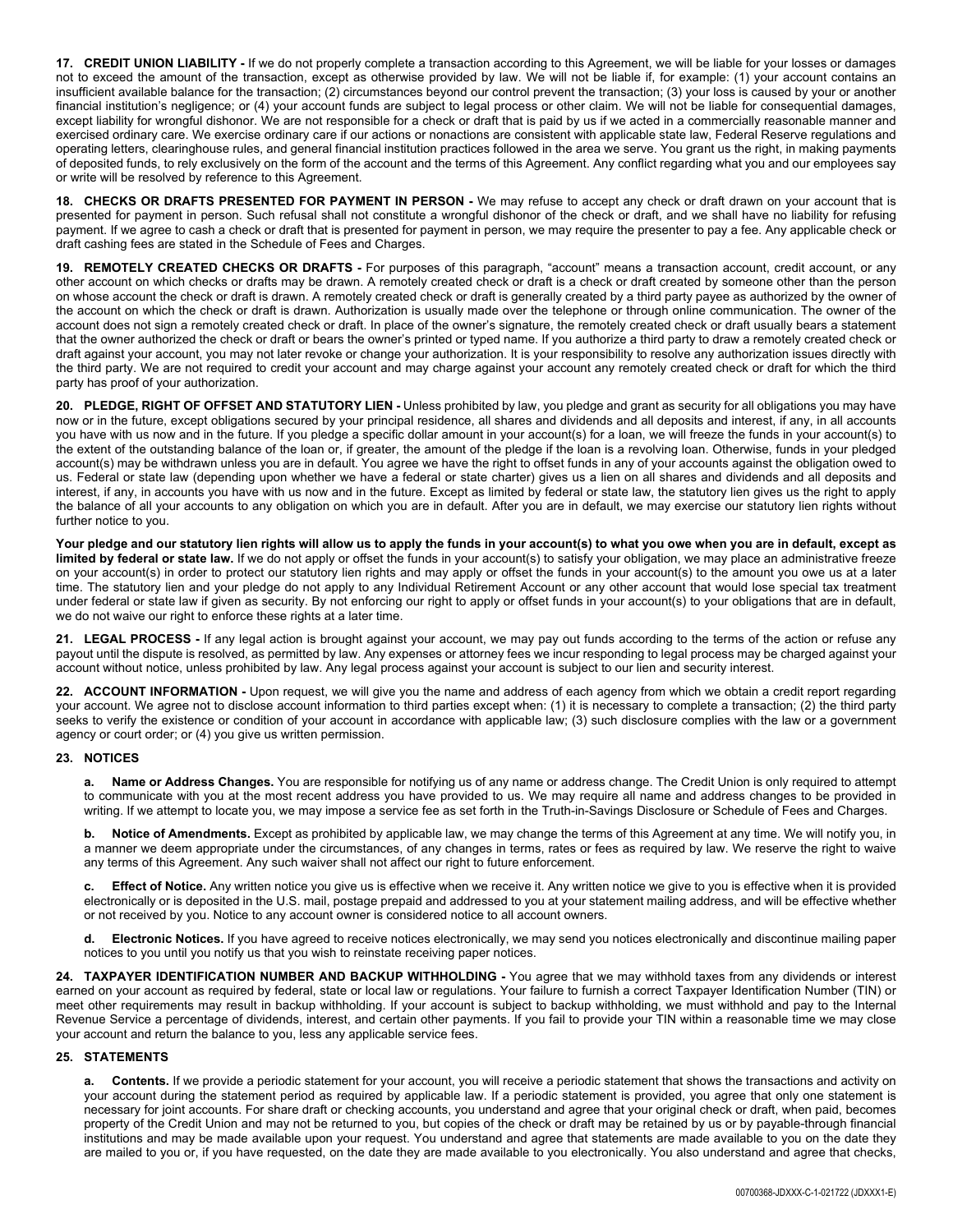drafts, or copies thereof are made available to you on the date the statement is mailed to you or is provided to you electronically, even if the checks or drafts do not accompany the statement.

**b. Examination.** You are responsible for promptly examining each statement upon receiving it and reporting any irregularities to us. If you fail to report any irregularities such as forged, altered, unauthorized, unsigned, or otherwise fraudulent items drawn on your account, erroneous payments or transactions, or other discrepancies that are reflected on your statement within 33 days of the date we sent or otherwise provided the statement to you, we will not be responsible for your loss. We also will not be liable for any items that are forged or altered in a manner not detectable by a reasonable person, including the unauthorized use of facsimile signature equipment.

Unauthorized electronic fund transfers governed by Regulation E are subject to different reporting periods. Please refer to the Electronic Fund Transfers Agreement and Disclosure for reporting requirements pertaining to electronic fund transfers.

Notice to Credit Union. You agree that the Credit Union's retention of checks or drafts does not alter or waive your responsibility to examine your statements or the time limit for notifying us of any errors. The statement will be considered correct for all purposes, and we will not be liable for any payment made or charge to your account unless you notify us in writing within the above time limit for notifying us of any errors. If you fail to receive a periodic statement, you agree to notify us within 14 days of the time you regularly receive a statement.

**d. Address.** If we mail you a statement, we will send it to the last known address shown in our records. If you have requested to receive your statement electronically, we will send the statement or notice of statement availability to the last e-mail address shown in our records.

**26. INACTIVE ACCOUNTS -** As allowed by applicable law, we may classify your account as inactive or dormant and assess a fee if you have not made any transactions in your account over a specified period of time. The period of inactivity, the fee for servicing an inactive or dormant account, and the minimum balance required to avoid the service fee, if any, are set forth in our Schedule of Fees and Charges. You authorize us to transfer funds from another account of yours to cover any service fees, if applicable. To the extent allowed by law, we reserve the right to transfer the account funds to an account payable or reserve account and to suspend any further account statements. If a deposit or withdrawal has not been made on the account and we have had no other sufficient contact with you within the period specified by state law, the account will then be presumed to be abandoned. Funds in abandoned accounts will be reported and remitted in accordance with state law. Once funds have been turned over to the state, we have no further liability to you for such funds. If you choose to reclaim such funds, you must apply to the appropriate state agency.

**27. SPECIAL ACCOUNT INSTRUCTIONS -** You may request that we facilitate certain trust, will, or court-ordered account arrangements. However, because we do not give legal advice, we cannot counsel you as to which account arrangement most appropriately meets the specific requirements of your trust, will, or court order. If you ask us to follow any instructions that we believe might expose us to claims, lawsuits, expenses, liabilities, or damages, whether directly or indirectly, we may refuse to follow your instructions or may require you to indemnify us or post a bond or provide us with other protection. We may require that account changes requested by you, or any account owner, such as adding or closing an account or service, be evidenced by a signed Account Change Card or other document which evidences a change to an account and accepted by us.

**28. TERMINATION OF ACCOUNT -** We may terminate your account at any time without notice to you or may require you to close your account and apply for a new account if, for example: (1) there is a change in owners or authorized signers; (2) there has been a forgery or fraud reported or committed involving your account; (3) there is a dispute as to the ownership of the account or of the funds in the account; (4) any checks or drafts are lost or stolen; (5) there are excessive returned unpaid items not covered by an overdraft protection plan; (6) there has been any misrepresentation or any other abuse of any of your accounts; (7) we reasonably deem it necessary to prevent a loss to us; or (8) as otherwise permitted by law. You may terminate an individual account by giving written notice. We reserve the right to require the consent of all owners to terminate a joint account. We are not responsible for payment of any check, draft, withdrawal, transaction, or other item after your account is terminated; however, if we pay an item after termination, you agree to reimburse us.

**29. TERMINATION OF MEMBERSHIP; LIMITATION OF SERVICES -** You may terminate your membership by giving us written notice or by withdrawing your minimum required membership share, if any, and closing all of your accounts. You may be expelled from membership for any reason allowed by applicable law. We may restrict account access and services without notice to you when your account is being misused; you have demonstrated conduct which is abusive in nature; as outlined in any policy we have adopted regarding restricting services; or as otherwise permitted by law.

**30. DEATH OF ACCOUNT OWNER -** We may honor all transfer orders, withdrawals, deposits, and other transactions on an account until we know of a member's death. Even with such knowledge, we may continue to pay checks or drafts or honor other payments or transfer orders authorized by the deceased member for a period of ten days after the member's death unless we receive instructions from any person claiming an interest in the account to stop payment on the checks, drafts, or other items. We may require anyone claiming a deceased owner's account funds to indemnify us for any losses resulting from our honoring that claim. This Agreement will be binding upon any heirs or legal representatives of any account owner.

**31. UNLAWFUL INTERNET GAMBLING AND OTHER ILLEGAL ACTIVITIES -** You agree that you are not engaged in unlawful internet gambling or any other illegal activity. You agree that you will not use any of your accounts, access devices or services for unlawful internet gambling or other illegal activities. We may terminate your account relationship if you engage in unlawful internet gambling or other illegal activities.

**32. SEVERABILITY -** If a court holds any portion of this Agreement to be invalid or unenforceable, the remainder of this Agreement shall not be invalid or unenforceable and will continue in full force and effect. All headings are intended for reference only and are not to be construed as part of the Agreement.

**33. ENFORCEMENT -** You are liable to us for any losses, costs, or expenses we incur resulting from your failure to follow this Agreement. You authorize us to deduct any such losses, costs, or expenses from your account without prior notice to you. If we bring a legal action to collect any amount due under or to enforce this Agreement, we shall be entitled, subject to applicable law, to payment of reasonable attorney's fees and costs, including fees on any appeal, bankruptcy proceedings, and any post judgment collection actions.

**34. GOVERNING LAW -** This Agreement is governed by the following, as amended from time to time: the Credit Union's bylaws; local clearinghouse and other payment system rules; federal laws and regulations, including applicable principles of contract law; and the laws and regulations of the state of. As permitted by applicable law, you agree that any legal action regarding this Agreement shall be brought in the county in which the Credit Union is located.

**35. NEGATIVE INFORMATION NOTICE - We may report information about your loan, share, or deposit accounts to credit bureaus. Late payments, missed payments, or other defaults on your accounts may be reflected in your credit report.**

**36. MONITORING AND RECORDING COMMUNICATIONS -** We may monitor and record communications between you and us, including telephone conversations, electronic messages, electronic records, or other data transmissions that affect your accounts or other products and services. Except as otherwise prohibited by applicable law, you agree we may monitor and record such communications without your approval or further notice to you.

**37. CONSENT TO CONTACT -** By signing or otherwise authenticating an Account Card, you agree we and/or our third-party providers, including debt collectors, may contact you by telephone or text message at any telephone number associated with your account, including wireless telephone numbers (i.e. cell phone numbers) which could result in charges to you, in order to service your account or collect any amounts owed to us, excluding any contacts for advertising and telemarketing purposes as prescribed by law. You further agree methods of contact may include use of pre-recorded or artificial voice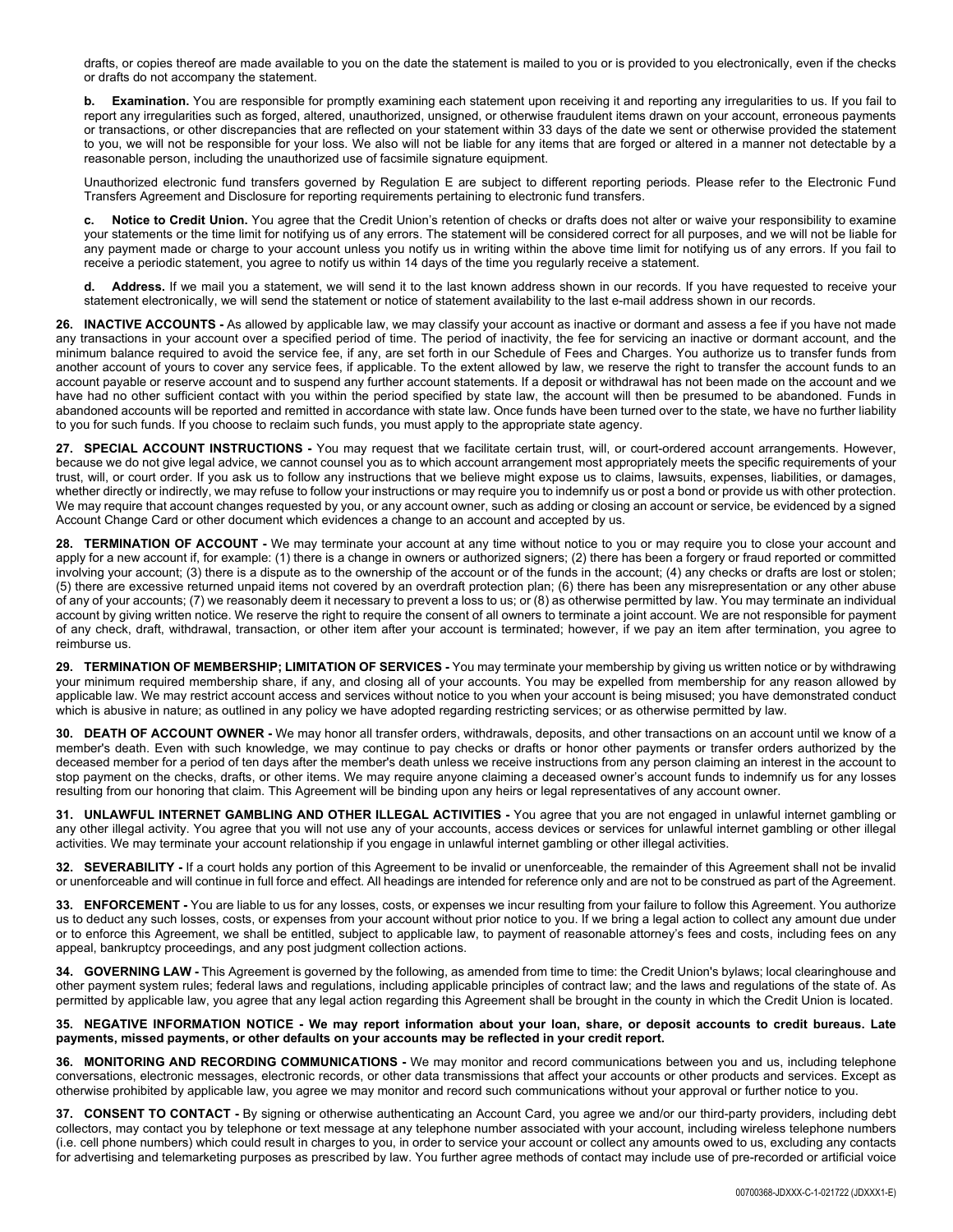messages, and/or use of an automatic dialing device. You may withdraw the consent to be contacted on your wireless telephone number(s) at any time by any reasonable means. If you have provided a wireless telephone number(s) on or in connection with any account, you represent and agree you are the wireless subscriber or customary user with respect to the wireless telephone number(s) provided and have the authority to give this consent. Furthermore, you agree to notify us of any change to the wireless telephone number(s) which you have provided to us.

In order to help mitigate harm to you and your account, we may contact you on any telephone number associated with your account, including a wireless telephone number (i.e. cell phone number), to deliver to you any messages related to suspected or actual fraudulent activity on your account, data security breaches or identity theft following a data breach, money transfers or any other exigent messages permitted by applicable law. These contacts will not contain any telemarketing, cross-marketing, solicitation, advertising, or debt collection message of any kind. The contacts will be concise and limited in frequency as required by law. You will have an opportunity to opt-out of such communications at the time of delivery.

**38. ARBITRATION CLAUSE -** Any controversy or claim arising out of or relating to this Agreement, or the breach thereof, shall be determined by final and binding arbitration administered by the American Arbitration Association under its Commercial Arbitration Rules and Mediation Procedures. The seat or place of arbitration shall be in Delaware. The award rendered by the arbitrator shall be final and binding on the parties and may be entered and enforced in any court having jurisdiction.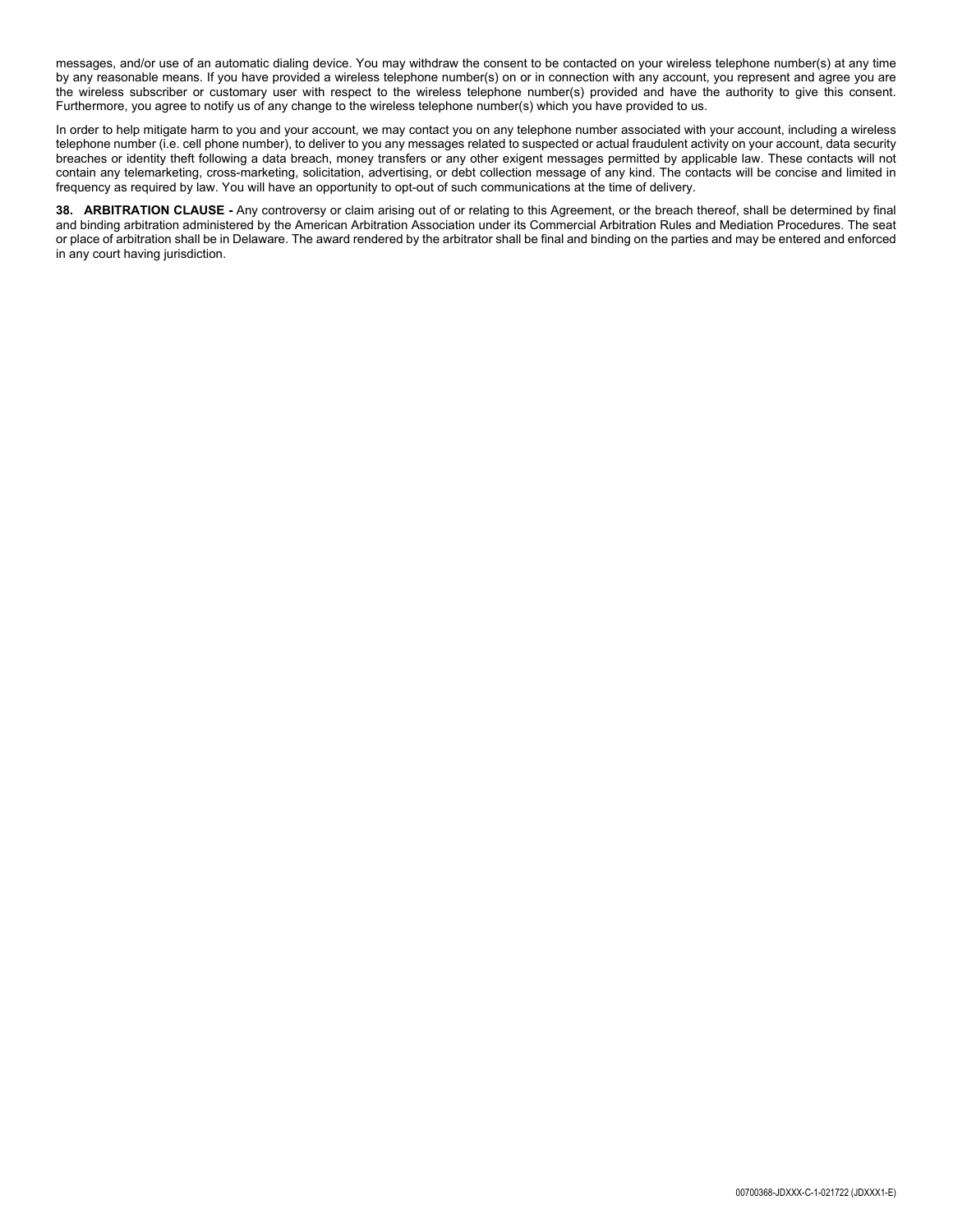## **FUNDS AVAILABILITY POLICY DISCLOSURE**

This Disclosure describes your ability to withdraw funds at Tidemark Federal Credit Union. It only applies to the availability of funds in transaction accounts. The Credit Union reserves the right to delay the availability of funds deposited to accounts that are not transaction accounts for periods longer than those disclosed in this policy. Please ask us if you have a question about which accounts are affected by this policy.

**1. GENERAL POLICY —** Our policy is to make funds from your cash and check deposits available to you on the next business day after we receive your deposit. Electronic direct deposits will be available on the day we receive the deposit. Once they are available, you can withdraw the funds in cash and we will use the funds to pay checks that you have written. For determining the availability of your deposits, every day is a business day, except Saturdays, Sundays, and federal holidays. If you make a deposit before close of business on a business day that we are open, we will consider that day to be the day of your deposit. However, if you make a deposit after the close of business or on a business day we are not open, we will consider that the deposit was made on the next business day we are open.

**2. RESERVATION OF RIGHT TO HOLD —** In some cases, we will not make all of the funds that you deposit by check available to you on the next business day that we receive your deposit. Funds may not be available until the second business day after the day of your deposit. However, the first \$225.00 of your deposit will be available on the first business day after the day of your deposit. If we are not going to make all of the funds from your deposit available on the next business day, we will notify you at the time you make your deposit. We will also tell you when the funds will be available. If your deposit is not made directly to one of our employees or if we decide to take this action after you have left the premises, we will mail you the notice by the next business day after we receive your deposit. If you will need the funds from a deposit right away, you should ask us when the funds will be available.

**3. HOLDS ON OTHER FUNDS —** If we cash a check for you that is drawn on another financial institution, we may withhold the availability of a corresponding amount of funds that are already in your account. Those funds will be available at the time funds from the check we cashed would have been available if you had deposited it. If we accept for deposit a check that is drawn on another financial institution, we may make funds from the deposit available for withdrawal immediately but delay your availability to withdraw a corresponding amount of funds that you have on deposit in another account with us. The funds in the other account would then not be available for withdrawal until the time periods that are described elsewhere in this Disclosure for the type of check that you deposited.

**4. LONGER DELAYS MAY APPLY —** We may delay your ability to withdraw funds deposited by check into your account an additional number of days for these reasons:

- We believe a check you deposit will not be paid.
- You deposit checks totaling more than \$5,525.00 on any one (1) day.
- You redeposit a check that has been returned unpaid.
- You have overdrawn your account repeatedly in the last six (6) months.
- There is an emergency, such as failure of communications or computer equipment.

We will notify you if we delay your ability to withdraw funds for any of these reasons and we will tell you when the funds will be available. They will generally be available no later than the fifth business day after the day of your deposit.

**SPECIAL RULES FOR NEW ACCOUNTS —** If you are a new member, the following special rules will apply during the first 30 days your account is open.

Funds from electronic direct deposits to your account will be available on the day we receive the deposit. Funds from deposits of cash, wire transfers, and the first \$5,525.00 of a day's total deposits of cashier's, certified, teller's, traveler's, and federal, state, and local government checks will be available on the next business day after the day of your deposit if the deposit meets certain conditions. For example, the checks must be payable to you. The excess over \$5,525.00 will be available on the fifth business day after the day of your deposit. If your deposit of these checks (other than a U.S. Treasury check) is not made in person to one of our employees, the first \$5,525.00 will not be available until the second business day after the day of your deposit. Funds from all other check deposits will be available on the fifth business day after the day of your deposit.

**6. CASH WITHDRAWAL LIMITATION —** We place certain limitations on withdrawals in cash. In general, \$225.00 of a deposit is available for withdrawal in cash by the first business day after the day of deposit. In addition, a total of \$450.00 of other funds becoming available on a given day will be available for withdrawal in cash at or after 5:00 p.m. that day. Any remaining funds will be available for withdrawal in cash by the following business day.

**7. FOREIGN CHECKS —** Checks drawn on financial institutions located outside the U.S. (foreign checks) cannot be processed the same as checks drawn on U.S. financial institutions. Foreign checks are exempt from the policies outlined in this Disclosure. Generally, the availability of funds for deposits of foreign checks will be delayed for the time it takes us to collect the funds from the financial institution upon which it is drawn.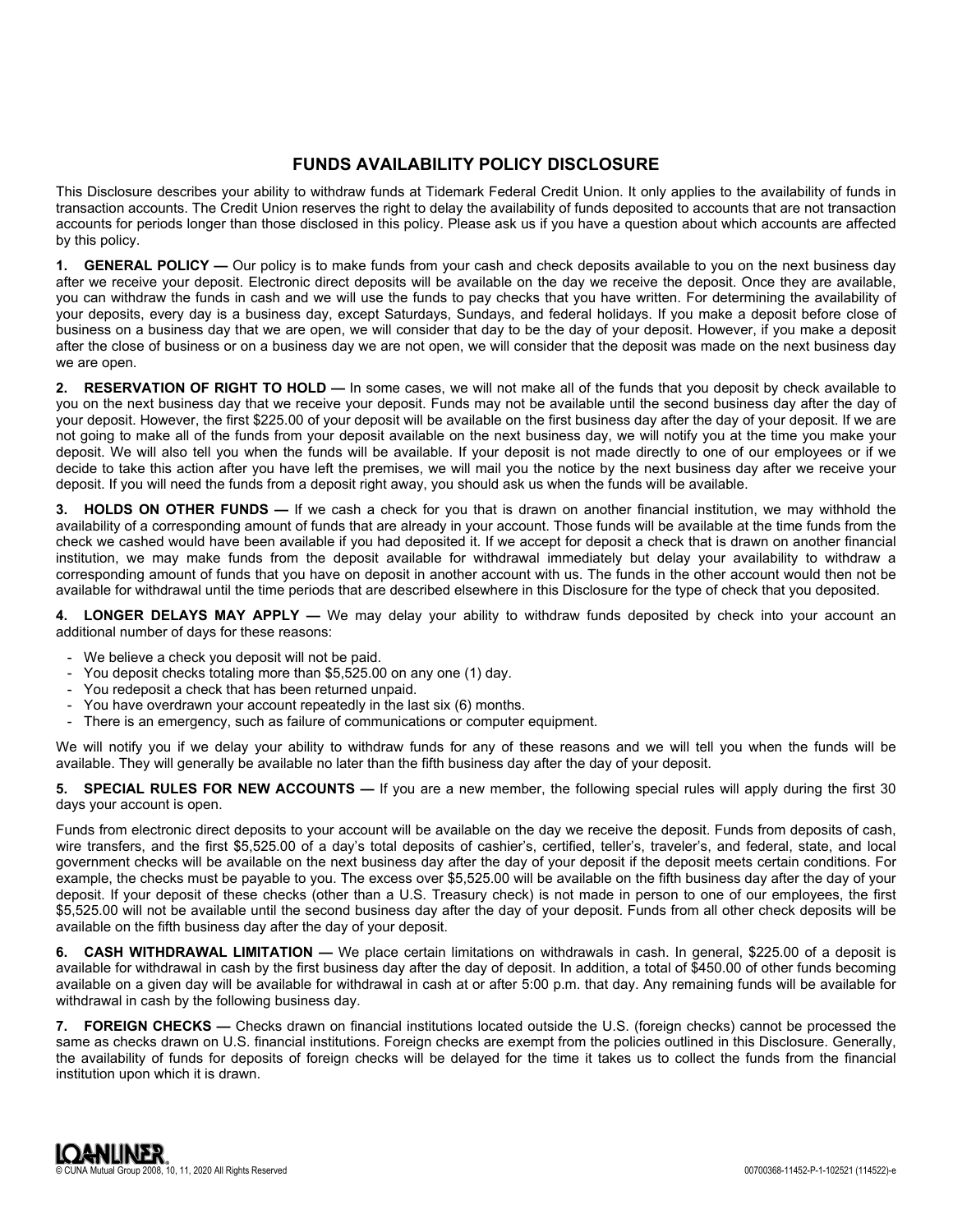## **ELECTRONIC FUND TRANSFERS AGREEMENT AND DISCLOSURE**

This Electronic Fund Transfers Agreement and Disclosure is the contract which covers your and our rights and responsibilities concerning the electronic fund transfers (EFT) services offered to you by Tidemark Federal Credit Union ("Credit Union"). In this Agreement, the words "you," "your," and "yours" mean those who sign the application or account card as applicants, joint owners, or any authorized users. The words "we," "us," and "our" mean the Credit Union. The word "account" means any one (1) or more savings and checking accounts you have with the Credit Union. Electronic fund transfers are electronically initiated transfers of money from your account through the EFT services described below. By signing an application or account card for EFT services, signing your card, or using any service, each of you, jointly and severally, agree to the terms and conditions in this Agreement and any amendments for the EFT services offered. Furthermore, electronic fund transfers that meet the definition of remittance transfers are governed by 12 C.F.R. part 1005, subpart B— Requirements for remittance transfers, and consequently, terms of this agreement may vary for those types of transactions. A "remittance transfer" is an electronic transfer of funds of more than \$15.00 which is requested by a sender and sent to a designated recipient in a foreign country by a remittance transfer provider. Terms applicable to such transactions may vary from those disclosed herein and will be disclosed to you at the time such services are requested and rendered in accordance with applicable law.

**1. EFT SERVICES —** If approved, you may conduct any one (1) or more of the EFT services offered by the Credit Union.

**a. Visa Debit Card.** If approved, you may use your Visa® card to purchase goods and services from participating merchants. However, you may not use your card to initiate any type of electronic gambling transactions through the Internet. If you wish to pay for goods or services over the Internet, you may be required to provide card number security information before you will be permitted to complete the transaction. You agree that you will not use your card for any transaction that is illegal under applicable federal, state, or local law. Funds to cover your card purchases will be deducted from your checking account. For ATM and one-time debit card transactions, you must consent to the Credit Union's overdraft protection plan in order for the transaction amount to be covered under the plan. Without your consent, the Credit Union may not authorize and pay an overdraft resulting from these types of transactions. Services and fees for overdrafts are shown in the document the Credit Union uses to capture the member's opt-in choice for overdraft protection and the Schedule of Fees and Charges.

For other types of transactions, if the balance in your account is not sufficient to pay the transaction amount, the Credit Union may pay the amount and treat the transaction as a request to transfer funds from other deposit accounts, approved overdraft protection accounts, or loan accounts that you have established with the Credit Union. If you initiate a transaction that overdraws your account, you agree to make immediate payment of any overdrafts together with any service charges to the Credit Union. In the event of repeated overdrafts, the Credit Union may terminate all services under this Agreement. You may use your card and personal identification number (PIN) in ATMs of the Credit Union, Plus, Cirrus®, and Star networks, and such other machines or facilities as the Credit Union may designate.

At the present time, you may also use your card to:

- Make deposits to your savings, checking, money market, and club accounts.
- Withdraw funds from your savings, checking, and money market accounts.
- Transfer funds from your savings, checking, and money market accounts.
- Obtain balance information for your savings, checking, loan, money market, club, and certificate accounts.
- Make loan payments from your savings, checking, and money market accounts.
- Access your Personal Line of Credit accounts.
- Make point-of-sale (POS) transactions with your card and personal identification number (PIN) to purchase goods or services at merchants that accept Visa.
- Order goods or services online or by mail or telephone from places that accept Visa.

The following limitations on Visa Debit Card transactions may apply:

- You may make 15 Visa Debit Card purchases per day.
- You may purchase up to a maximum of \$2,500.00 per day.
- You may make six (6) cash withdrawals in any one (1) day from an ATM machine.
- You may withdraw up to a maximum of \$510.00 in any one (1) day from an ATM machine, if there are sufficient funds in your account.
- You may make 15 POS transactions in any one (1) day.
- You may transfer up to the available balance in your accounts at the time of the transfer.
- See Section 2 for transfer limitations that may apply to these transactions.

**Card Information Updates and Authorizations.** If you have authorized a merchant to bill charges to your card on a recurring basis, it is your responsibility to notify the merchant in the event your card is replaced, your card information (such as card number and expiration date) changes, or the account associated with your card is closed. However, if your card is replaced or card information changes, you authorize us, without obligation on our part, to provide the updated card information to the merchant in order to permit the merchant to bill recurring charges to the card. You authorize us to apply such recurring charges to the card until you notify us that you have revoked authorization for the charges to your card.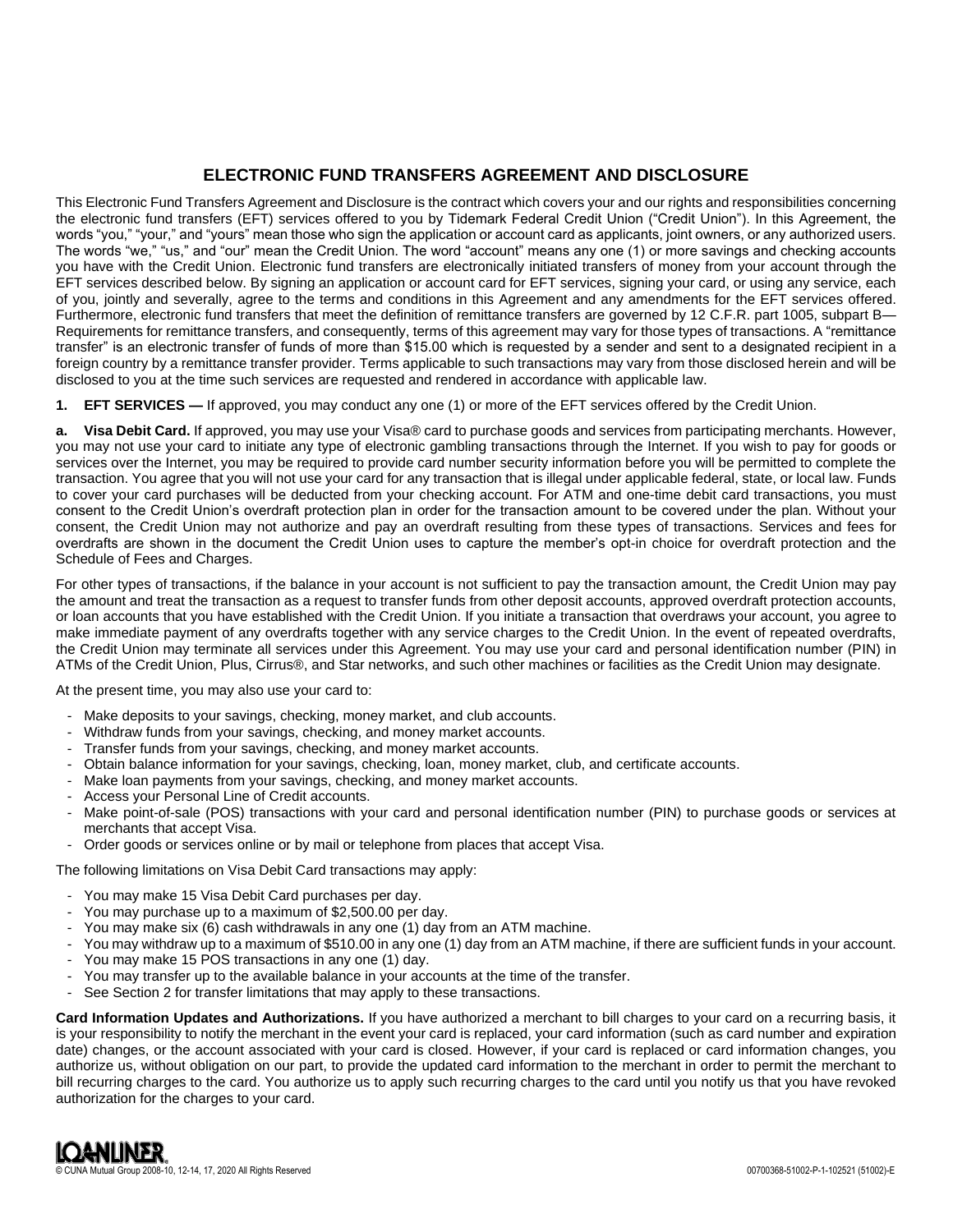Your card is automatically enrolled in an information updating service. Through this service, your updated card information (such as card number and expiration date) may be shared with participating merchants to facilitate continued recurring charges. Updates are not guaranteed before your next payment to a merchant is due. You are responsible for making direct payment until recurring charges resume. To revoke your authorization allowing us to provide updated card information to a merchant, please contact us.

**b. Tidemark FCU Audio Response Service.** If we approve Tidemark FCU Audio Response Service for your accounts, a separate personal identification number (PIN) will be assigned to you. You must use your personal identification number (PIN) along with your account number to access your accounts. At the present time, you may use Tidemark FCU Audio Response Service to:

- Withdraw funds from your savings, checking, and money market accounts.
- Transfer funds from your savings, checking, and money market accounts.
- Obtain balance information for your savings, checking, and money market accounts.
- Make loan payments from your savings, checking, and money market accounts.
- Access your Personal Line of Credit account.
- Card Services: Deactivate a Card, Reorder a Card
- Future Dated Transactions: ACH transactions, Existing Scheduled Transfer.
- Activate a Debit or Credit Card.
- Obtain account history.

Your accounts can be accessed under Tidemark FCU Audio Response Service via a touch-tone telephone only. Tidemark FCU Audio Response Service will be available for your convenience 24 hours per day. This service may be interrupted for a short time each day for data processing.

The following limitations on Tidemark FCU Audio Response Service transactions may apply:

- There is no limit to the number of inquiries, transfers, or withdrawal requests you may make in any one (1) day.<br>- See Section 2 for transfer limitations that may apply to these transactions.
- See Section 2 for transfer limitations that may apply to these transactions.

The Credit Union reserves the right to refuse any transaction which would draw upon insufficient funds, exceed a credit limit, lower an account below a required balance, or otherwise require us to increase our required reserve on the account. All checks are payable to you as a primary member and will be mailed to your address of record. The Credit Union may set other limits on the amount of any transaction, and you will be notified of those limits. The Credit Union may refuse to honor any transaction for which you do not have sufficient available verified funds. The service will discontinue if no transaction is entered after numerous unsuccessful attempts to enter a transaction and there may be limits on the duration of each telephone call.

## **c. Preauthorized EFTs.**

- **Direct Deposit.** Upon instruction of (i) your employer, (ii) the Treasury Department or (iii) other financial institutions, the Credit Union will accept direct deposits of your paycheck or federal recurring payments, such as Social Security, to your checking and/or savings account.
- **Preauthorized Debits.** Upon instruction, we will pay certain recurring transactions from your checking account.
- See Section 2 for transfer limitations that may apply to these transactions.
- **Stop Payment Rights.** If you have arranged in advance to make electronic fund transfers out of your account(s) for money you owe others, you may stop payment on preauthorized transfers from your account. You must notify us orally or in writing at any time up to three (3) business days before the scheduled date of the transfer. We may require written confirmation of the stop payment order to be made within 14 days of any oral notification. If we do not receive the written confirmation, the oral stop payment order shall cease to be binding 14 days after it has been made. A stop payment request may apply to a single transfer, multiple transfers, or all future transfers as directed by you, and will remain in effect unless you withdraw your request or all transfers subject to the request have been returned.
- **Notice of Varying Amounts.** If these regular payments may vary in amount, the person you are going to pay is required to tell you, ten (10) days before each payment, when it will be made and how much it will be. You may choose instead to get this notice only when the payment would differ by more than a certain amount from the previous payment or when the amount would fall outside certain limits that you set.
- **Liability for Failure to Stop Payment of Preauthorized Transfers.** If you order us to stop payment of a preauthorized transfer three (3) business days or more before the transfer is scheduled and we do not do so, we will be liable for your losses or damages.

**d. Electronic Check Conversion/Electronic Returned Check Fees.** If you pay for purchases or bills with a check or draft, you may authorize your check or draft to be converted to an electronic fund transfer. You may also authorize merchants or other payees to electronically debit your account for returned check fees. You are considered to have authorized these electronic fund transfers if you complete the transaction after being told (orally or by a notice posted or sent to you) that the transfer may be processed electronically or if you sign a written authorization.

**e. Tidemark FCU Online Banking.** If Tidemark FCU Online Banking is activated for your account(s), you will be required to use secure login information to access the account(s). At the present time, you may use Tidemark FCU Online Banking to:

- Withdraw funds from your savings, checking, and money market accounts.
- Transfer funds from your savings, checking, and money market accounts.
- Obtain balance information for your savings, checking, and money market accounts.
- Make loan payments from your savings, checking, and money market accounts.
- Access your Personal Line of Credit accounts.
- Determine if a particular item has cleared.
- Obtain tax information on amounts earned on savings and checking accounts or interest paid on loan accounts.
- Verify the last date and amount of your payroll deposit.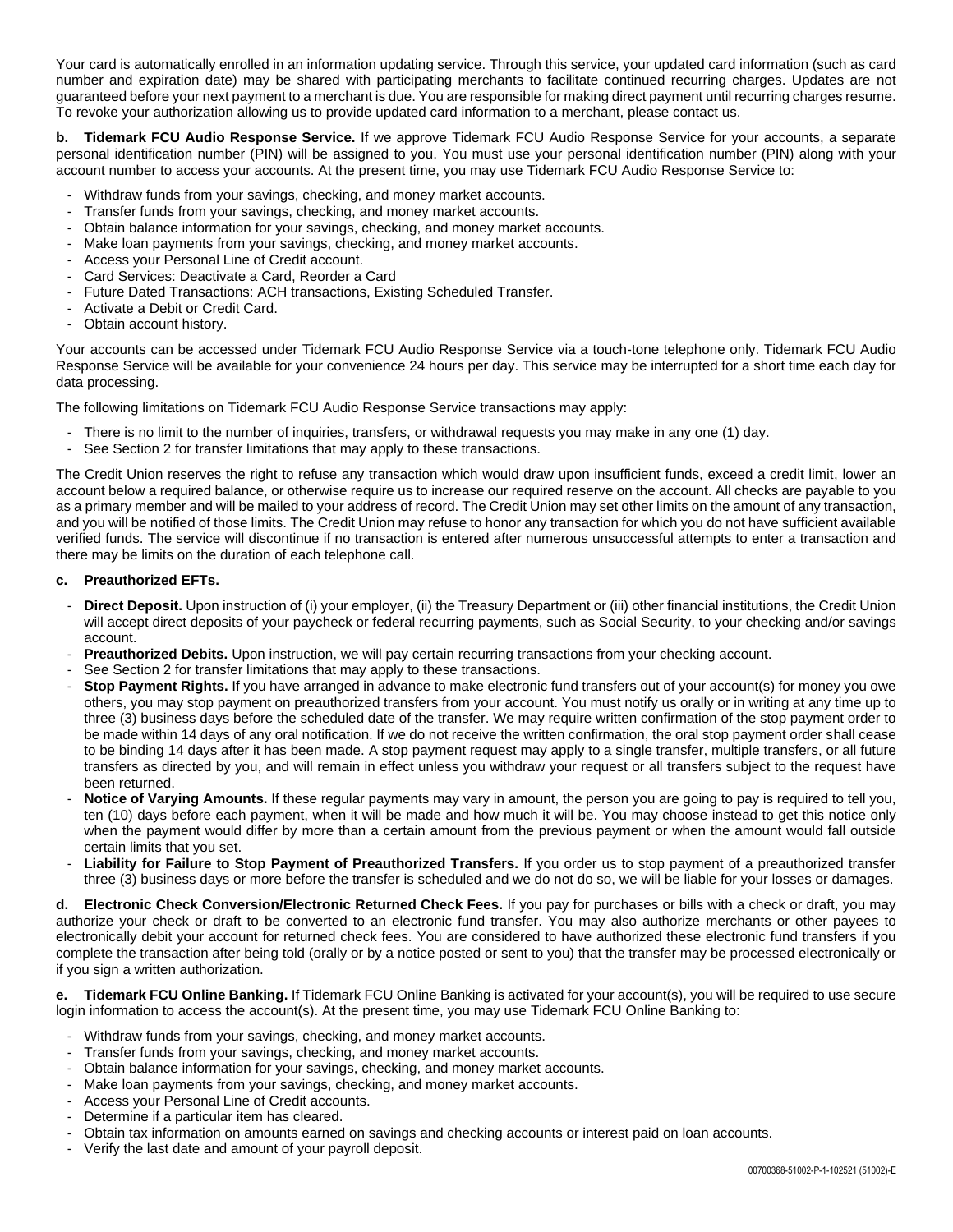Make bill payments to preauthorized creditors.

Your accounts can be accessed under Tidemark FCU Online Banking via personal computer. Tidemark FCU Online Banking will be available for your convenience 24 hours per day. This service may be interrupted for a short time each day for data processing. We reserve the right to refuse any transaction which would draw upon insufficient funds, exceed a credit limit, lower an account below a required balance, or otherwise require us to increase our required reserve on the account. All checks are payable to you as a primary member and will be mailed to your address of record. We may set other limits on the amount of any transaction, and you will be notified of those limits. We may refuse to honor any transaction for which you do not have sufficient available verified funds. The service will discontinue if no transaction is entered after numerous unsuccessful attempts to enter a transaction and there may be limits on the duration of each access.

The following limitations on Tidemark FCU Online Banking transactions may apply:

- There is no limit to the number of inquiries, transfers, or withdrawal requests you may make in any one (1) day.
- See Section 2 for transfer limitations that may apply to these transactions.

**f. Tidemark FCU Mobile Banking.** If Tidemark FCU Mobile Banking is activated for your account(s), you will be required to use secure login information to access the account(s). At the present time, you may use Tidemark FCU Mobile Banking to:

- Withdraw funds from your savings, checking, and money market accounts.
- Transfer funds from your savings, checking, and money market accounts.
- Obtain balance information for your savings, checking, and money market accounts.
- Make loan payments from your savings, checking, and money market accounts.
- Access your Personal Line of Credit accounts.
- Determine if a particular item has cleared.
- Obtain tax information on amounts earned on savings and checking accounts or interest paid on loan accounts.
- Verify the last date and amount of your payroll deposit.
- Make bill payments to preauthorized creditors.

Your accounts can be accessed under Tidemark FCU Mobile Banking via mobile device or other approved access device(s). Tidemark FCU Mobile Banking will be available for your convenience 24 hours per day. This service may be interrupted for a short time each day for data processing. We reserve the right to refuse any transaction which would draw upon insufficient funds, exceed a credit limit, lower an account below a required balance, or otherwise require us to increase our required reserve on the account. All checks are payable to you as a primary member and will be mailed to your address of record. We may set other limits on the amount of any transaction, and you will be notified of those limits. We may refuse to honor any transaction for which you do not have sufficient available verified funds. The service will discontinue if no transaction is entered after numerous unsuccessful attempts to enter a transaction and there may be limits on the duration of each access.

The following limitations on Tidemark FCU Mobile Banking transactions may apply:

- There is no limit to the number of inquiries, transfers, or withdrawal requests you may make in any one (1) day.
- See Section 2 for transfer limitations that may apply to these transactions.

**g. Tidemark FCU Bill Pay.** We will process bill payment transfer requests only to those creditors the Credit Union has designated in the User Instructions and such creditors as you authorize and for whom the Credit Union has the proper vendor code number. We will not process any bill payment transfer if the required transaction information is incomplete.

We will withdraw the designated funds from your checking account for bill payment transfer by the designated cutoff time on the date you schedule for payment. We will process your bill payment transfer within a designated number of days before the date you schedule for payment. You must allow sufficient time for vendors to process your payment after they receive a transfer from us. Please leave as much time as though you were sending your payment by mail. We cannot guarantee the time that any payment will be credited to your account by the vendor.

The following limitations on Tidemark FCU Bill Pay transactions may apply:

- The maximum amount of bill payments each day is \$5,000.00, if there are sufficient funds in your account.
- \$3,500.00 per transaction
- **2. TRANSFER LIMITATIONS —** None.

## **3. CONDITIONS OF EFT SERVICES —**

**a. Ownership of Cards.** Any card or other device which we supply to you is our property and must be returned to us, or to any person whom we authorize to act as our agent, or to any person who is authorized to honor the card, immediately according to instructions. The card may be repossessed at any time at our sole discretion without demand or notice. You cannot transfer your card or account to another person.

**b. Honoring the Card.** Neither we nor merchants authorized to honor the card will be responsible for the failure or refusal to honor the card or any other device we supply to you. If a merchant agrees to give you a refund or adjustment, you agree to accept a credit to your account in lieu of a cash refund.

## **c. Foreign Transactions.**

**Visa.** Purchases and cash withdrawals made in foreign currencies will be debited from your account in U.S. dollars. The exchange rate between the transaction currency and the billing currency used for processing international transactions is a rate selected by Visa from a range of rates available in wholesale currency markets for the applicable transaction date, which rate may vary from the rate Visa itself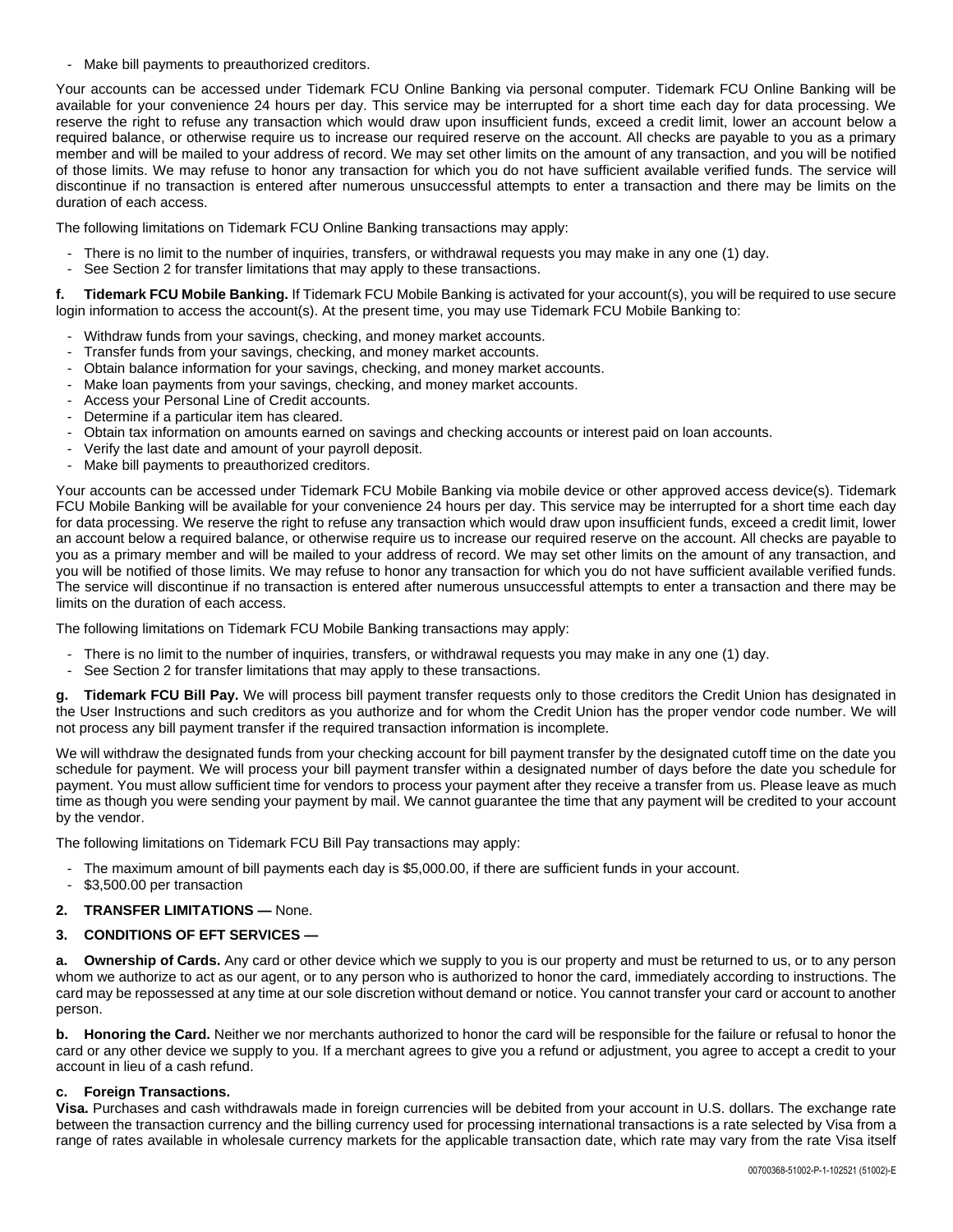receives, or the rate mandated by the government or governing body in effect for the applicable transaction date. The exchange rate used on the transaction date may differ from the rate that would have been used on the processing date or cardholder statement posting date.

A fee of 1.00% of the amount of the transaction, calculated in U.S. dollars, will be imposed on all foreign transactions, including purchases, cash withdrawals and credits to your account. A foreign transaction is any transaction that you complete or a merchant completes on your card outside of the United States, with the exception of U.S. military bases, U.S. territories, U.S. embassies or U.S. consulates. Transactions completed by merchants outside of the United States are considered foreign transactions, regardless of whether you are located inside or outside the United States at the time of the transaction.

**Security of Access Code.** You may use one (1) or more access codes with your electronic fund transfers. The access codes issued to you are for your security purposes. Any access codes issued to you are confidential and should not be disclosed to third parties or recorded on or with the card. You are responsible for safekeeping your access codes. You agree not to disclose or otherwise make your access codes available to anyone not authorized to sign on your accounts. If you authorize anyone to use your access codes, that authority shall continue until you specifically revoke such authority by notifying the Credit Union. You understand that any joint owner you authorize to use an access code may withdraw or transfer funds from any of your accounts. If you fail to maintain the security of these access codes and the Credit Union suffers a loss, we may terminate your EFT services immediately.

**e. Joint Accounts.** If any of your accounts accessed under this Agreement are joint accounts, all joint owners, including any authorized users, shall be bound by this Agreement and, alone and together, shall be responsible for all EFT transactions to or from any savings and checking or loan accounts as provided in this Agreement. Each joint account owner, without the consent of any other account owner, may, and is hereby authorized by every other joint account owner, make any transaction permitted under this Agreement. Each joint account owner is authorized to act for the other account owners, and the Credit Union may accept orders and instructions regarding any EFT transaction on any account from any joint account owner.

**FEES AND CHARGES —** We assess certain fees and charges for EFT services. From time to time, the fees and charges may be changed, and we will notify you as required by applicable law.

Additionally, if you use an ATM not operated by us, you may be charged a fee(s) by the ATM operator and by any international, national, regional, or local network used in processing the transaction (and you may be charged a fee for a balance inquiry even if you do not complete a funds transfer). The ATM fee(s), or surcharge(s), will be debited from your account if you elect to complete the transaction and/or continue with the balance inquiry.

You understand and agree that we and/or the ATM operator may charge you multiple fees for multiple transactions during the same ATM session (for example, fees for both a balance inquiry and a cash withdrawal).

## **a. VISA Debit Card Fees.**

- \$2.00 charge for ATM withdrawals at machines we do not own (nonproprietary) after 8 per month.
- Replacement card fee  $2$  per year free / \$5.00/per card thereafter.
- Nonsufficient funds fee of \$30.00 per submission/resubmission of an item.
- \$30.00 charge for each one-time debit overdraft.
- Replacement Pin fee of \$3.00 each.

## **b. Preauthorized EFT Fees.**

- Nonsufficient funds fee of \$30.00 per submission/resubmission of an item.
- **c. Tidemark FCU Online Banking Fees.**
- Nonsufficient funds fee of \$30.00 per submission/resubmission of an item.
- **d. Tidemark FCU Mobile Banking Fees.**
- Nonsufficient funds fee of \$30.00 per submission/resubmission of an item.

## **e. Tidemark FCU Bill Pay Fees.**

Nonsufficient funds fee of \$30.00 per submission/resubmission of an item.

**5. MEMBER LIABILITY —** You are responsible for all transactions you authorize using your EFT services under this Agreement. If you permit someone else to use an EFT service, your card or your access code, you are responsible for any transactions they authorize or conduct on any of your accounts.

TELL US AT ONCE if you believe your card or access code has been lost or stolen, if you believe someone has used your card or access code or otherwise accessed your accounts without your authority, or if you believe that an electronic fund transfer has been made without your permission using information from your check. Telephoning is the best way of keeping your possible losses down. You could lose all the money in your account (plus your maximum overdraft line-of-credit). If a transaction was made with your card or card number without your permission and was a Visa transaction, you will have no liability for the transaction, unless you were fraudulent or negligent in the handling of your account or card.

For all other EFT transactions involving your card or access code, including if you were negligent in the handling of your account or card, your liability for an unauthorized transaction is determined as follows. If you tell us within two (2) business days after you learn of the loss or theft of your card or access code, you can lose no more than \$50.00 if someone used your card or access code without your permission. If you do NOT tell us within two (2) business days after you learn of the loss or theft of your card or access code and we can prove we could have stopped someone from using your card or access code without your permission if you had told us, you could lose as much as \$500.00.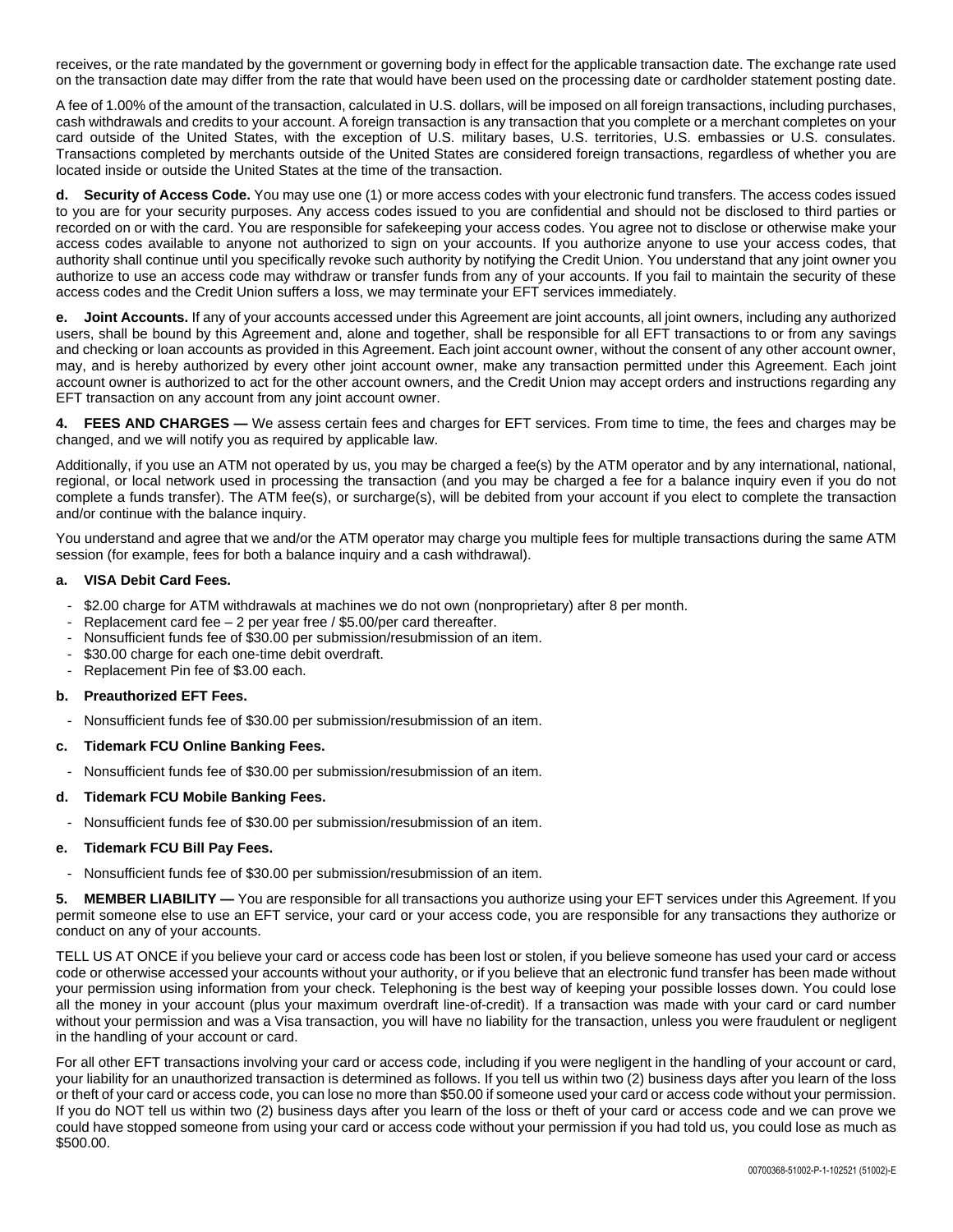Also, if your statement shows transfers that you did not make including those made by card, access code or other means, TELL US AT ONCE. If you do not tell us within 60 days after the statement was mailed to you, you may not get back any money lost after the 60 days if we can prove that we could have stopped someone from making the transfers if you had told us in time. If a good reason (such as a hospital stay) kept you from telling us, we will extend the time periods.

If you believe your card or access code has been lost or stolen or that someone has transferred or may transfer money from your accounts without your permission, call:

302-629-0100

or write to:

Tidemark Federal Credit Union 1941 Bridgeville Highway Seaford, DE 19973-8800

You should also call the number or write to the address listed above if you believe a transfer has been made using the information from your check without your permission.

## **6. RIGHT TO RECEIVE DOCUMENTATION —**

**a. Periodic Statements.** Transfers and withdrawals made through any debit card transactions, audio response transactions, preauthorized EFTs, online/PC transactions, mobile access device transactions or bill payments you make will be recorded on your periodic statement. You will receive a statement monthly unless there is no transaction in a particular month. In any case, you will receive a statement at least quarterly.

**b. Terminal Receipt.** You can get a receipt at the time you make any transaction (except inquiries) involving your account using an ATM and/or point-of-sale (POS) terminal.

**c. Direct Deposit.** If you have arranged to have a direct deposit made to your account at least once every 60 days from the same source and you do not receive a receipt (such as a pay stub), you can find out whether or not the deposit has been made by calling 302- 629-0100. This does not apply to transactions occurring outside the United States.

**7. ACCOUNT INFORMATION DISCLOSURE —** We will disclose information to third parties about your account or the transfers you make:

- As necessary to complete transfers;
- To verify the existence of sufficient funds to cover specific transactions upon the request of a third party, such as a credit bureau or merchant;
- If your account is eligible for emergency cash and/or emergency card replacement services and you request such services, you agree that we may provide personal information about you and your account that is necessary to provide you with the requested service(s);
- To comply with government agency or court orders; or
- If you give us your written permission.
- **8. BUSINESS DAYS —** Our business days are Monday through Friday, excluding holidays.

**9. CREDIT UNION LIABILITY FOR FAILURE TO MAKE TRANSFERS —** If we do not complete a transfer to or from your account on time or in the correct amount according to our agreement with you, we may be liable for your losses or damages. However, we will not be liable for direct or consequential damages in the following events:

- If, through no fault of ours, there is not enough money in your accounts to complete the transaction, if any funds in your accounts necessary to complete the transaction are held as uncollected funds pursuant to our Funds Availability Policy Disclosure, or if the transaction involves a loan request exceeding your credit limit.
- If you used your card or access code in an incorrect manner.
- If the ATM where you are making the transfer does not have enough cash.
- If the ATM was not working properly and you knew about the problem when you started the transaction.
- If circumstances beyond our control (such as fire, flood, or power failure) prevent the transaction.
- If the money in your account is subject to legal process or other claim.
- If funds in your account are pledged as collateral or frozen because of a delinquent loan.
- If the error was caused by a system of any participating ATM network.
- If the electronic transfer is not completed as a result of your willful or negligent use of your card, access code, or any EFT facility for making such transfers.
- If the telephone or computer equipment you use to conduct audio response, online/PC, or mobile banking transactions is not working properly and you know or should have known about the breakdown when you started the transaction.
- If you have bill payment services, we can only confirm the amount, the participating merchant, and date of the bill payment transfer made by the Credit Union. For any other error or question you have involving the billing statement of the participating merchant, you must contact the merchant directly. We are not responsible for investigating such errors.
- Any other exceptions as established by the Credit Union.

**10. NOTICES —** All notices from us will be effective when we have mailed them or delivered them to the appropriate address in the Credit Union's records. Written notice you provide in accordance with your responsibility to report unauthorized transactions to us will be considered given at the time you mail the notice or deliver it for transmission to us by any other usual means. All other notices from you will be effective when received by the Credit Union at the address specified in this Agreement. We reserve the right to change the terms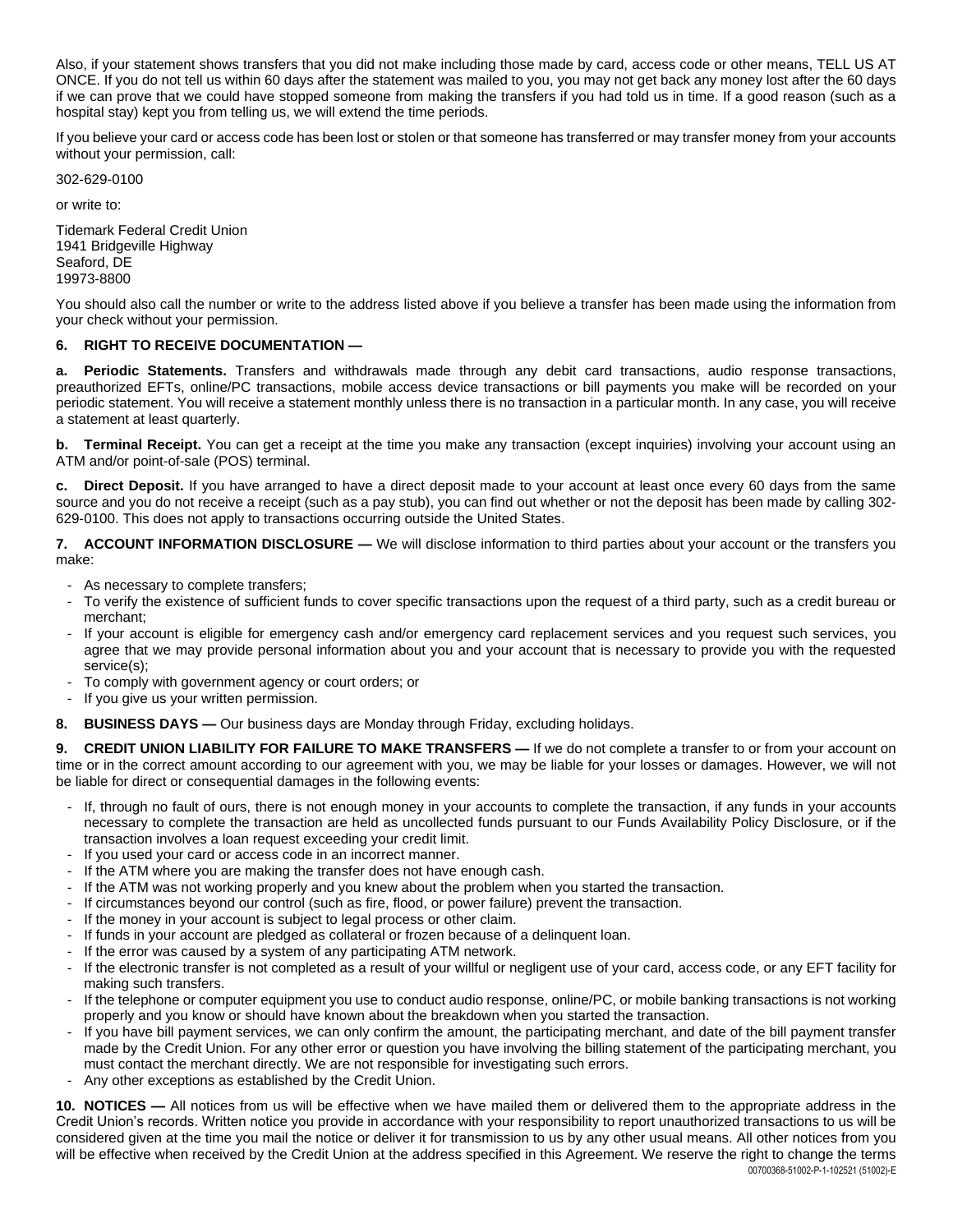and conditions upon which EFT services are offered and will provide notice to you in accordance with applicable law. Use of EFT services is subject to existing regulations governing your Credit Union account and any future changes to those regulations.

The following information is a list of safety precautions regarding the use of ATMs and night deposit facilities:

- Be aware of your surroundings, particularly at night.
- Consider having someone accompany you when the ATM or night deposit facility is used after dark.
- Close the entry door of any ATM facility equipped with a door.
- If another person is uncomfortably close to you at the time of your transaction, ask the person to step back before you complete your transaction. If it is after the regular hours of the financial institution and you are using an ATM, do not permit entrance to any person you do not know.
- Refrain from displaying your cash at the ATM or night deposit facility. As soon as your transaction is completed, place your money in your purse or wallet. Count the cash later in the safety of your car or home.
- If you notice anything suspicious at the ATM or night deposit facility, consider using another ATM or night deposit facility or coming back later. If you are in the middle of a transaction and you notice something suspicious, cancel the transaction, take your card or deposit envelope, and leave.
- If you are followed after making a transaction, go to the nearest public area where people are located.
- Do not write your personal identification number (PIN) or access code on your ATM card.
- Report all crimes to law enforcement officials immediately. If emergency assistance is needed, call the police from the nearest available public telephone.

**11. BILLING ERRORS —** In case of errors or questions about electronic fund transfers from your savings and checking accounts or if you need more information about a transfer on the statement or receipt, telephone us at the following number or send us a written notice to the following address as soon as you can. We must hear from you no later than 60 days after we sent the FIRST statement on which the problem appears. Call us at:

302-629-0100

or write to:

Tidemark Federal Credit Union 1941 Bridgeville Highway Seaford, DE 19973-8800

- Tell us your name and account number.
- Describe the electronic transfer you are unsure about and explain, as clearly as you can, why you believe it is an error or why you need more information.
- Tell us the dollar amount of the suspected error.

If you tell us orally, we may require that you send us your complaint or question in writing within ten (10) business days.

We will determine whether an error has occurred within ten (10)\* business days after we hear from you and will correct any error promptly. If we need more time, however, we may take up to 45\*\* days to investigate your complaint or question. If we decide to do this, we will credit your account within ten (10)\*\* business days for the amount you think is in error so that you will have the use of the money during the time it takes us to complete our investigation. If we ask you to put your complaint or question in writing and we do not receive it within ten (10) business days, we may not credit your account.

We will tell you the results within three (3) business days after completing our investigation. If we decide that there was no error, we will send you a written explanation. You may ask for copies of the documents that we used in our investigation.

\* If you give notice of an error occurring within 30 days after you make the first deposit to your account, we may take up to 20 business days instead of ten (10) business days to investigate the error.

\*\* If you give notice of an error occurring within 30 days after you make the first deposit to your account, notice of an error involving a point-of-sale (POS) transaction, or notice of an error involving a transaction initiated outside the U.S., its possessions and territories, we may take up to 90 days instead of 45 days to investigate the error. Additionally, for errors occurring within 30 days after you make the first deposit to your account, we may take up to 20 business days instead of ten (10) business days to credit your account.

**NOTE:** If the error you assert is an unauthorized Visa transaction, other than a cash disbursement at an ATM, we will credit your account within five (5) business days unless we determine that the circumstances or your account history warrant a delay, in which case you will receive credit as described above.

**12. TERMINATION OF EFT SERVICES —** You may terminate this Agreement or any EFT service under this Agreement at any time by notifying us in writing and stopping your use of your card and any access code. You must return all cards to the Credit Union. You also agree to notify any participating merchants that authority to make bill payment transfers has been revoked. We may also terminate this Agreement at any time by notifying you orally or in writing. If we terminate this Agreement, we may notify any participating merchants making preauthorized debits or credits to any of your accounts that this Agreement has been terminated and that we will not accept any further preauthorized transaction instructions. We may also program our computer not to accept your card or access code for any EFT service. Whether you or the Credit Union terminates this Agreement, the termination shall not affect your obligations under this Agreement for any electronic transactions made prior to termination.

**13. GOVERNING LAW —** This Agreement is governed by the bylaws of the Credit Union, federal laws and regulations, the laws and regulations of the state of Delaware, and local clearinghouse rules, as amended from time to time. Any disputes regarding this Agreement shall be subject to the jurisdiction of the court of the county in which the Credit Union is located.